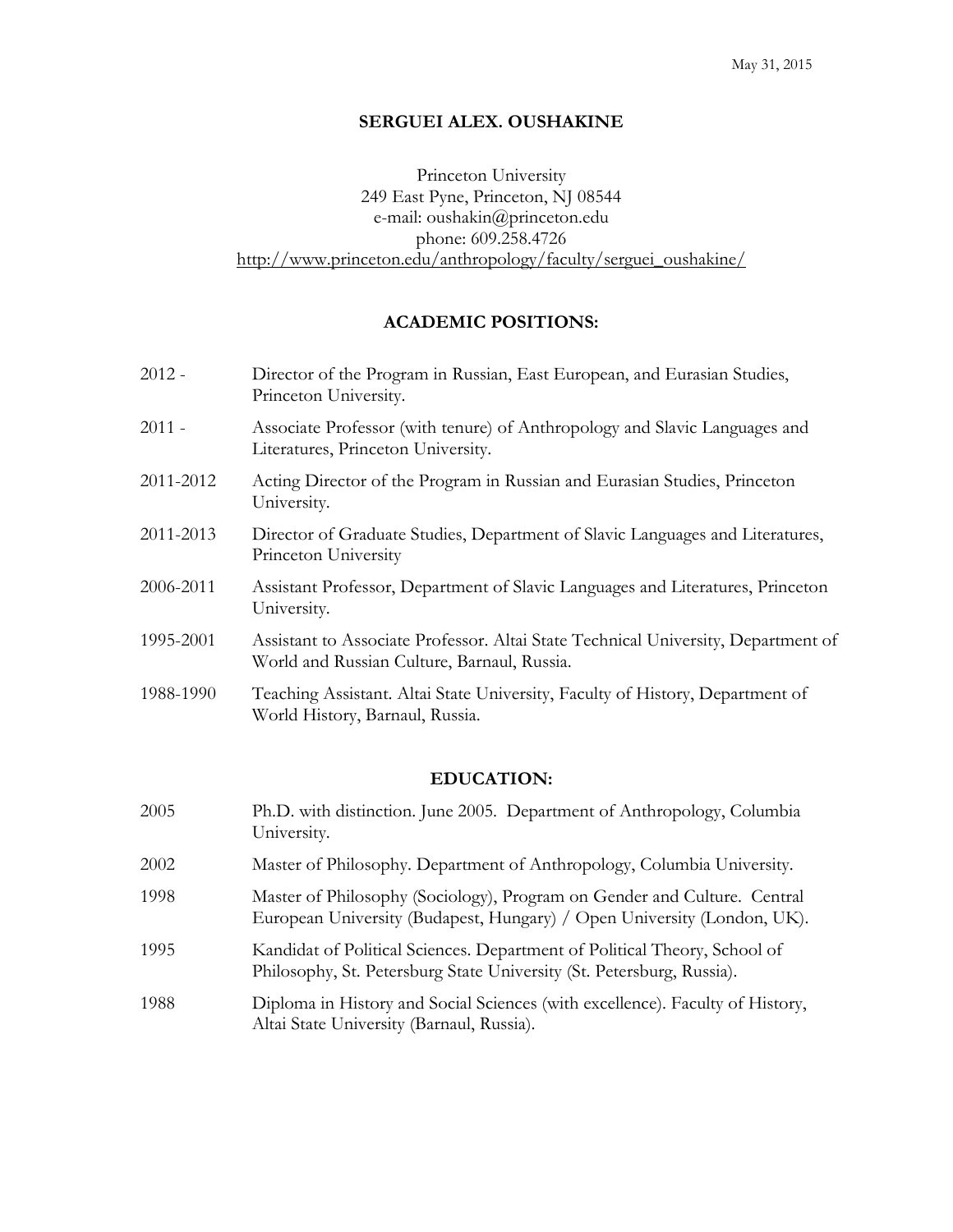## **FELLOWSHIPS, GRANTS, AND AWARDS:**

- 2014-2015 Member of the Institute for Advanced Study, Princeton (School of Social Science)
- 2014-2015 Fellow of the John Simon Guggenheim Memorial Foundation.
- 2014-2015 ACLS' Frederick Burkhardt Residential Fellowship for newly tenured professors.
- 2014-2015 Old Dominion Professorship, Council of the Humanities at Princeton University (declined).
- 2011-2013 Behrman Associate Professor in the Humanities, Princeton University.
- 2011 Winner of the Best Book Award in Literary/Cultural Studies from the American Association of Teachers of Slavic and Eastern European Languages for *The Patriotism of Despair: Nation, War, and Loss* (Cornell, 2009).
- 2011 Visiting Fellow at Humboldt University, Division of European Ethnology (Sonderforschungsbereich: Repräsentationen sozialer Ordnungen im Wandel), (August 15- Sept.15, 2011)
- 2009-2011 John Maclean, Jr. Presidential Preceptorship, Princeton University.
- 2009-2010 Grant from the National Council for East European and Eurasian Research to conduct fieldwork in Minsk and Bishkek.
- 2007 Winner of the *Best Academic Book of the Year* Award from the Russian Association of Political Scientists for *Pole pola: Sbornik statei.* [The Field of Gender: Selected Essays] Vilnius: European Humanities University Press (2007).
- 2005–2006 Post-Doctoral Fellow, The Harriman Institute, Columbia University.
- 2005–2007 Post-Doctoral Fellow, Michigan Society of Fellows (declined).
- 2004-2005 Dissertation Write-up Fellowship from the Social Science Research Council, Program for Eurasian Studies.
- 2004-2005 The Josephine De Kármán Dissertation Fellowship.
- 2003-2004 Dissertation Fellow, Columbia University.
- 2002 Special Program Grant (for publication of a two-volume edited collection of essays *Semeinye uzi: Modeli dlia sborki* [Family Ties: Models to Assemble), Support for Community Outreach and University Teaching Program (Bureau of Educational and Cultural Affairs of the US Department of State, Open Society Institute and Civic Education Project).
- 2002 International Dissertation and Research Fellowship (IDRF) of the Social Science Research Council and the American Council of Learned Societies.
- 2001 Winner of the Russian Academy of Sciences' *2000 Annual Award for Young Scholars* for the best work in the field of social sciences. (This award for scholars under 35 years of age is given annually for the best work in the fields of sociology,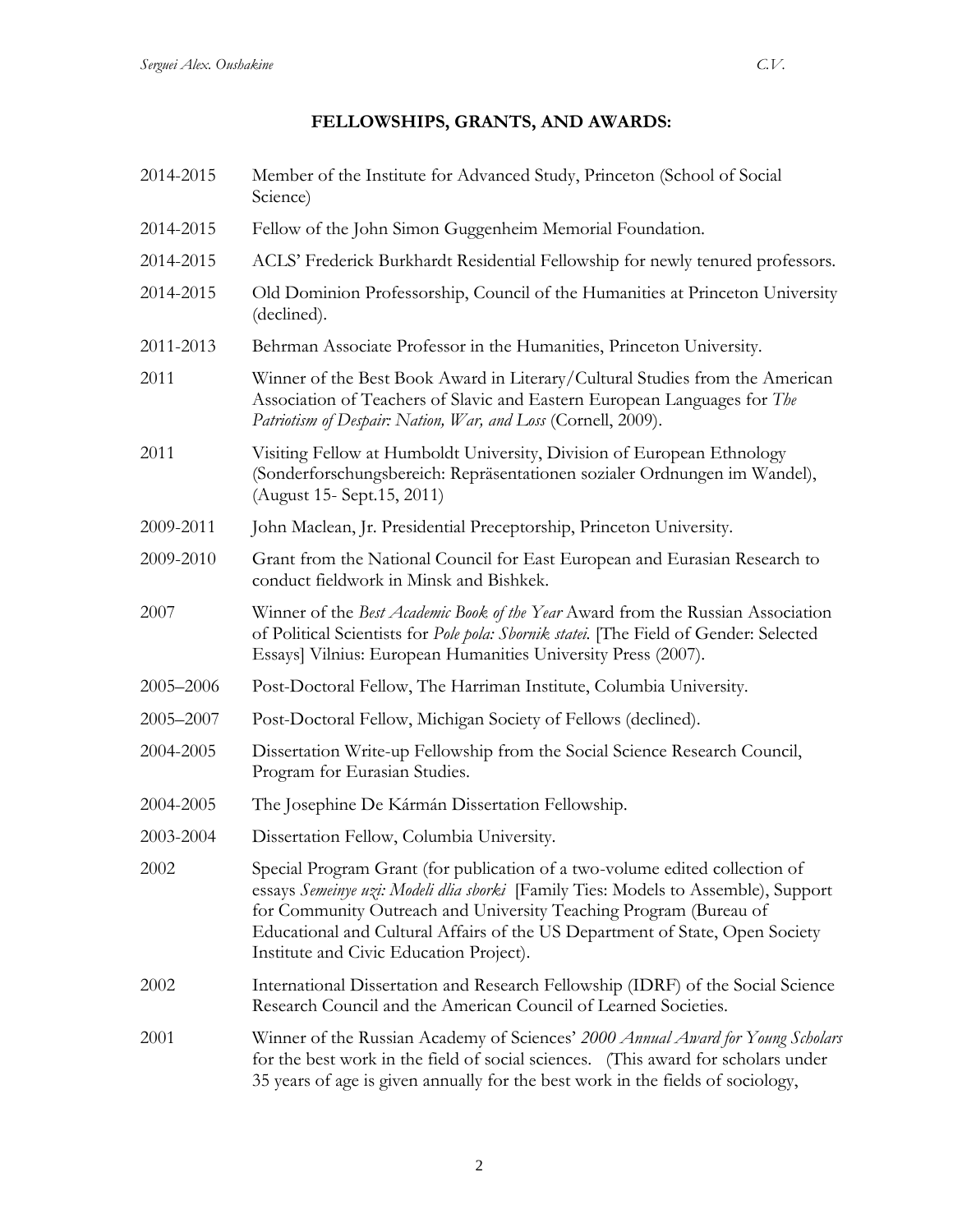|               | psychology, philosophy and law; in 2000 it was given to only two people in all of<br>Russia for all four disciplines.)                                                                                                                                            |
|---------------|-------------------------------------------------------------------------------------------------------------------------------------------------------------------------------------------------------------------------------------------------------------------|
| 2001          | Columbia University Dissertation Traveling Grant.                                                                                                                                                                                                                 |
| 2000          | Winner of the 2000 Europe-Asia Lecture Competition, organized by the journal<br>Europe-Asia Studies. (The University of Glasgow) and the International Institute<br>of Social History (Amsterdam). (My winning article was published in Europe-<br>Asia Studies.) |
| 2000-2001     | Publication Grant from the Open Society Institute (Moscow) to publish an edited<br>volume on masculinity in Russia.                                                                                                                                               |
| 2000-2001     | Grant from the Global Supplementary Grant Program, Open Society Institute<br>(New York).                                                                                                                                                                          |
| 2000          | Scheps Summer Research Award, Department of Anthropology, Columbia<br>University.                                                                                                                                                                                 |
| 1999-2001     | President's Fellowship, Columbia University.                                                                                                                                                                                                                      |
| 1999          | IREX Alumni Small Grant.                                                                                                                                                                                                                                          |
| $1998 - 1999$ | Fellowship of the Faculty of Art and Sciences, Columbia University.                                                                                                                                                                                               |
| $1998 - 1999$ | Central European University Supplementary Grant (Budapest, Hungary).                                                                                                                                                                                              |
| 1996 - 1997   | Soros Student Fellowship, Central European University (Budapest, Hungary).                                                                                                                                                                                        |
| 1993 - 1994   | USIA/IREX Freedom Support Act Fellowship.                                                                                                                                                                                                                         |
| 1993 - 1994   | University of Nebraska at Omaha Research Fellowship (Omaha, USA).                                                                                                                                                                                                 |

# **PUBLICATIONS:**

# **IN ENGLISH:**

## **Books:**

2009 *The Patriotism of Despair: Nation, War, and Loss in Russia*. Ithaca: Cornell University Press.

The winner of the Best Book Award in Literary/Cultural Studies from the American Association of Teachers of Slavic and Eastern European Languages (for the period of 2009 and 2010).

# **Edited Collections:**

- 2013 Totalitarian Laughter: Images—Sounds—Performers. A Special Issue of *Russian Literature.* Vol. 74. №№ 1-2, 2013. (Co-edited with Dennis Ioffe).
- 2012 Unsettling Nomadism. A special issue of *Ab Imperio*, Vol.2. (Guest editor)
- 2011 **Jokes of Repression**. A special cluster of articles edited for *East European Politics & Society*, November 2011; 25 (4). (Guest editor)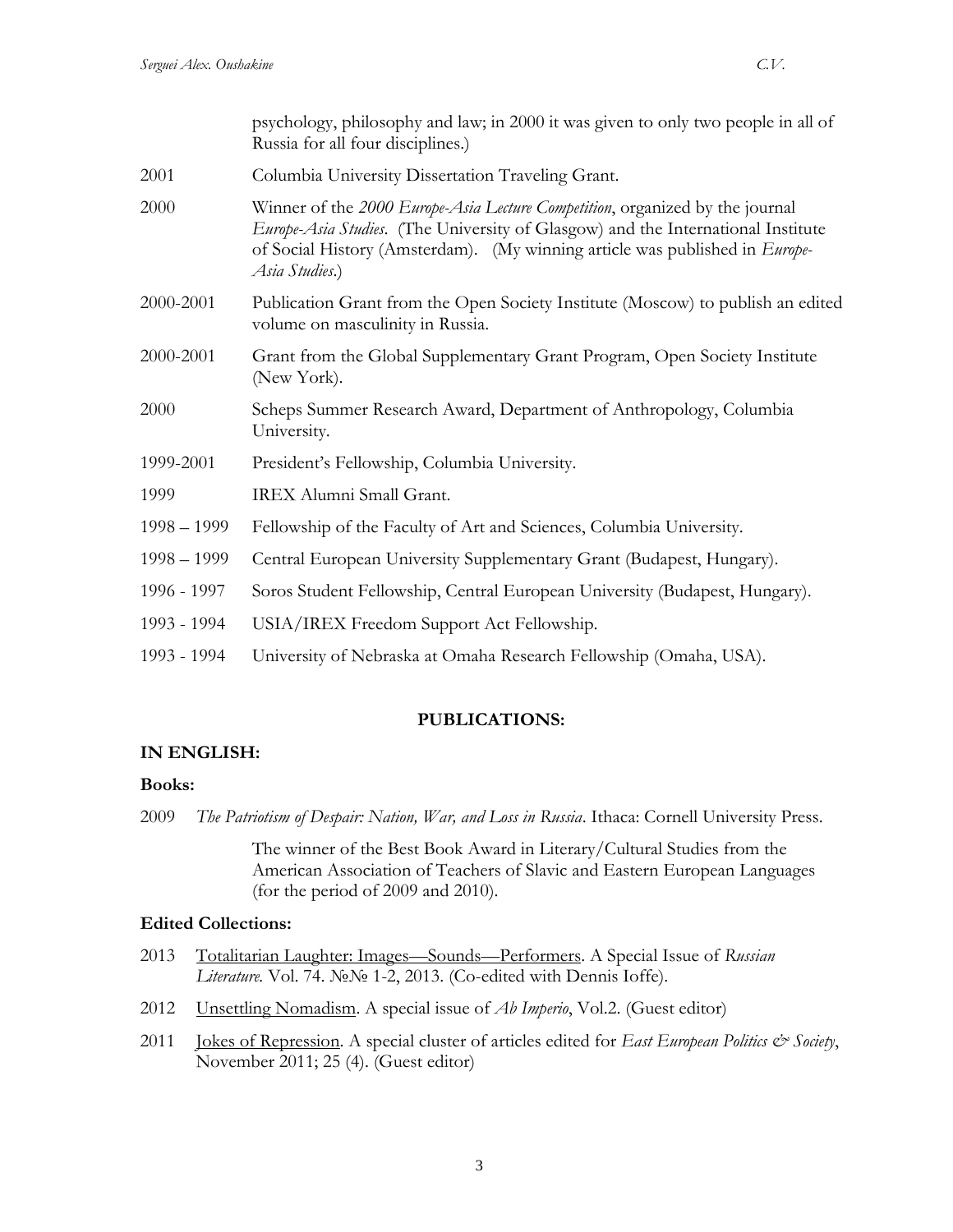- 2011 Soviet Jocularity. A special cluster of articles edited for *Slavic Review*, Vol. 70 (2), Summer 2011. (Guest editor)
- 2010 In Marx's Shadow: Knowledge, Power and Intellectuals in Eastern Europe and Russia. (Co-edited with Costica Bradatan) New York: Lexington Books.
- 2009 Wither the Intelligentsia: The End of the Moral Elite in Eastern Europe. A special issue of *Studies in East European Thought*, 61 (4) (Guest editor).

## **Refereed articles**:

- 2014 "'Against the Cult of Things:' On Soviet Productivism, Storage Economy, and Commodities with No Destination." *The Russian Review*, 2014, Vol. 73 (2): 198–236.
- 2013 "Address your questions to Dostoevsky": Privatizing Punishment in Russian Cinema. In: *Russia's New Fin de Siècle: Contemporary Culture between Past and Present*. Edited by Birgit Beumers. Intellect: Chicago.
- 2013 Postcolonial Estrangements: Claiming a Space between Stalin and Hitler. In: *Rites of Place: Public Commemoration in Russia and Eastern Europe*. Ed. by Julie Buckler and Emily D. Johnson. Evanston: Northwestern University Press, pp. 285-315.
- 2013 Remembering in Public: On the Affective Management of History. *Ab Imperio*, 2013. Vol.1: 269-302.
- 2012 "Red Laughter": On Refined Weapons of Soviet Jesters. *Social Research*, Spring 2012. Vol. 79 (1): 189-216.
- 2011 Laughter under Socialism: Exposing the Ocular in Soviet Jocularity. Introduction to a special section on Soviet Jocularity. *Slavic Review*, Vol. 70 (2), Summer 2011, pp.247-255.
- 2011 Introduction: Jokes of Repression. Introduction to a guest-edited collection of essays. *East European Politics & Societies November,* 2011 25(4), pp.655-657.
- 2010 Totality Decomposed: Objectalizing Late Socialism in Post-Soviet Biochronicles. *The Russian Review.* Special Issue on Documentary Trends in Contemporary Russian Culture. 69 (4): 638-669.
- 2010 New Lives of Old Forms: On Returns and Repetitions in Russia. *Genre* XLIII, Fall/Winter 2010, pp. 409-457.
- 2009 "Stop the Invasion!": Money, Patriotism, and Conspiracy in Russia. *Social Research: An International Quarterly of the Social Sciences* 76(1): 71-116.
- 2007 Vitality Rediscovered: Theorizing Post-Soviet Ethnicity in Russian Social Sciences. *Studies in East European Thought* 59(3): 171-193
- 2007 Aesthetics without Law: Cinematic Bandits in Post-Soviet Space. *Slavic and East European Journal* 51 ( 2): 357-390.
- 2007 "We're Nostalgic but We're Not Crazy:" Retrofitting the Past in Russia. *The Russian Review* 66 (3): 451-482.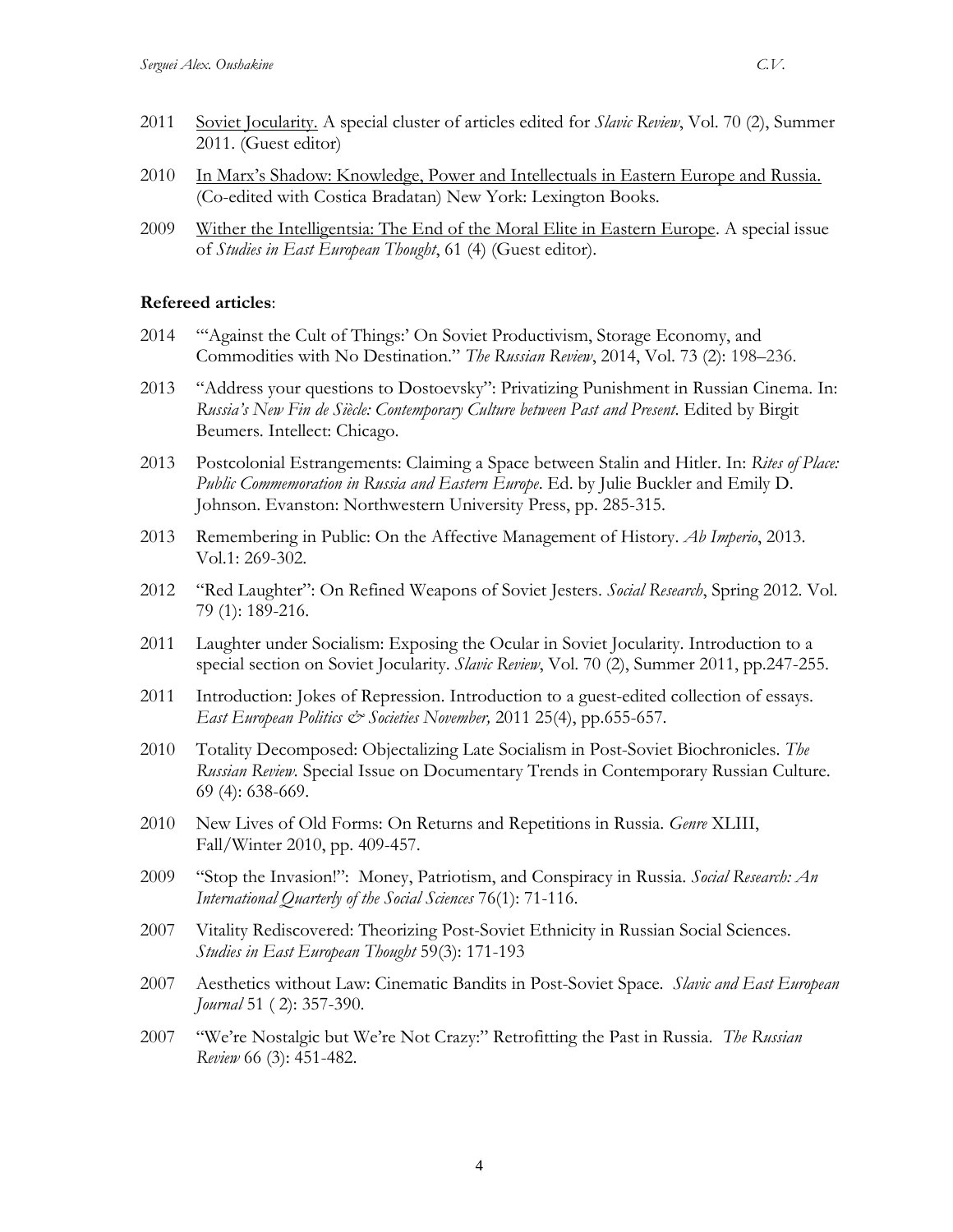- 2004 The Flexible and the Pliant: Disturbed Organisms of Soviet Modernity. *Cultural Anthropology* 19 (3): 392–428.
- 2003 Crimes of Substitution: Detection and the Late Soviet Society. *Public Culture* 15 (3): 426– 452.
- 2001 The Fatal Splitting*:* Symbolizing Anxiety in Post/Soviet Russia. *Ethnos: Journal of Anthropology* 66 (3): 291-319.
- 2001 The Terrifying Mimicry of Samizdat. *Public Culture* 13 (2): 191-214.
- 2000 The Quantity of Style: Imaginary Consumption in the Post-Soviet Russia. *Theory, Culture and Society* 17 (5): 97-120.
- 2000 In the State of Post-Soviet Aphasia: Symbolic Development in Contemporary Russia. *Europe-Asia Studies* 52 (6): 991-1016.

#### **Non-Refereed Book Chapters and Articles:**

- 2012 "Exchange of Sacrifices: Symbolizing an Unpopular War in Post-Soviet Russia" in Elena V. Baraban, Stephan Jaeger, and Adam Muller (eds.), *Fighting Words and Images: Representing War across the Disciplines.* Toronto: University of Toronto Press, 185-208.
- 2011 "Emotional Blueprints: War Songs as an Affective Medium" in Mark D. Steinberg and Valeria Sobol (eds.), *Interpreting Emotions in Russia and Eastern Europe*. DeKalb, IL: Northern Illinois University Press, 248-276.
- 2010 "Somatic Nationalism: Theorizing Post-Soviet Ethnicity in Russia" in Costica Bradatan and Serguei Alex. Oushakine (eds.), *In Marx's Shadow: Knowledge, Power, and Intellectuals in Eastern Europe and Russia*. New York: Lexington Books, 155-174.
- 2009 "Introduction. Wither the Intelligentsia: The End of the Moral Elite in Eastern Europe," *Studies in East European Thought* 61 (4): 243-248.
- 2001 "The Culture of Symbolic Shortage: Practicing Consumption in Post-Soviet Russia," *East-Central Europe/L'Europe du Centre-Est* 28 (2): 69–94. (Collegium Budapest/Institute for Advanced Studies, Budapest).
- 2001 "The Tie That Bonds" (with Rebecca Luce-Kapler and Jean-Claude Couture) in Shirley R. Steinberg (ed.), *Multi/Intercultural Conversations: a Reader*. New York: P. Lang, 399- 421
- 2000 "The State of Post-Soviet Aphasia: Lacking in the Symbolic," *The Anthropology of East Europe Review: Central Europe, Eastern Europe and Eurasia* 18 (2): 53-61.

#### **Book Reviews:**

2014 Country city. A review of Catriona Kelly's "St. Petersburg: Shadows of the Past." Yale UP, 2014. Times Literary Supplement, Dec. 5, 2014.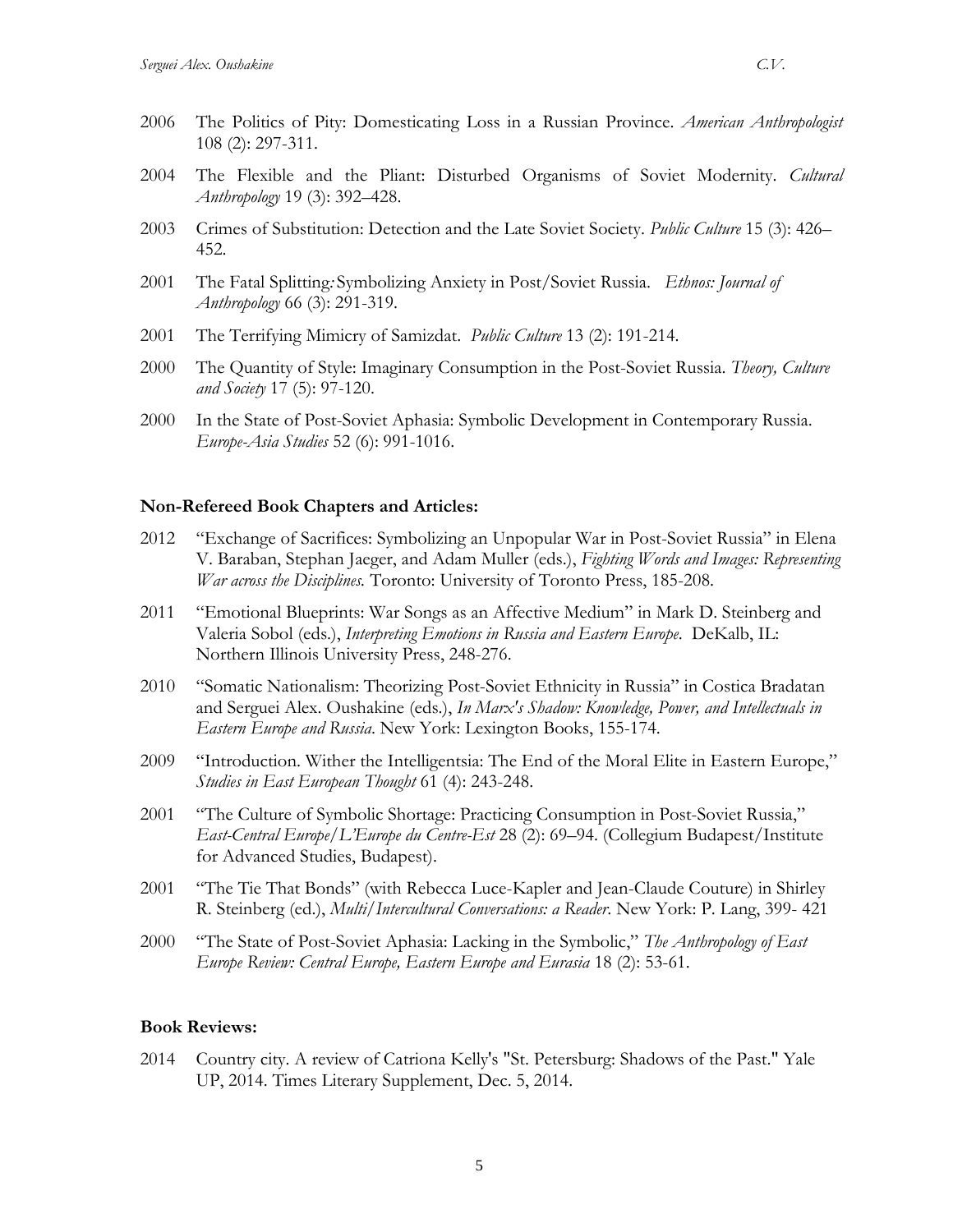- 2012 Review of *Museutopia: A [Photographic](http://www.academia.edu/2902516/A_book_review_Museutopia_A_Photographic_Research_Project_by_Ilya_Rabinovich_Ed._Huub_van_Baar_and_Ingrid_Commandeur_Amsterdam_Alauda_Publications_2012_._184_pp._ISBN_9789081531405) Research Project by Ilya Rabinovich*, Ed. Huub van Baar and Ingrid [Commandeur](http://www.academia.edu/2902516/A_book_review_Museutopia_A_Photographic_Research_Project_by_Ilya_Rabinovich_Ed._Huub_van_Baar_and_Ingrid_Commandeur_Amsterdam_Alauda_Publications_2012_._184_pp._ISBN_9789081531405) (Amsterdam: Alauda Publications, 2012). 184 pp. in *Ab Imperio* №4 (2012): 435-441.
- 2010 Review of Viktor Pelevin. *The Sacred Book of the Werewolf*. (New York: Penguin, 2007) in *Cultural Anthropology* 25 (2): 380-385.
- 2009 Review of Johanna Lindbladh (ed.), *The Poetics of Memory in Post-Totalitarian Narration*. (Lund, Sweden: Center for European Studies, 2008) in *The Russian Review* 68(4):721-722.
- 2009 Review of Valerie A. Kivelson and Joan Neuberger (eds.), *Picturing Russia: Explorations in Visual Culture* (New Haven, CT: Yale University Press, 2008) in *Slavic and East European Journal* 53(3): 510-512.
- 2008 Devising the Grammar of Bolshevik Ethnospeak: Assimilated Ethnographers in the Empire of Nation. Review of Francine Hirsch, *Empire of Nations: Ethnographic Knowledge and the Making of the Soviet Union* (Ithaca, NY: Cornell University Press, 2005) in *Current Anthropology* 49 (2): 346-348.
- 2007 Review of Katrina Z. S. Schwartz. *Nature and National Identity after Communism: Globalizing the Ethnoscape* (Pittsburgh, PA: University of Pittsburgh Press, 2006.) in *Nationalities Papers*  35 (5): 982-84.
- 2001 Review of Fran Markowitz. *Coming of Age in Post-Soviet Russia*. (Champaign, IL: University of Illinois Press, 2000) in *The Russian Review* Vol. 60(2): 302.
- 2000 Review of Jeremy Smith (ed.), *Beyond the Limits: The Concept of Space in Russian History and Culture* (Helsinki: Finnish Historical Society, 1999) in *Europe-Asia Studies* 52 (8): 1551- 1552.

### **IN RUSSIAN:**

#### **Books:**

2007 *Pole pola: Sbornik statei* [The Field of Gender: Selected Essays]. Vilnius: European Humanities University Press.

> Winner of Best Academic Book Award from the Russian Association of Political Science, 2007.

#### **Edited Collections:**

- 2015 *Formy i struktury: Antologiia rossiiskogo modernizma* [Forms and Structures: An Anthology of Russian Modernism]. This edited volume includes crucial essays – many of which are out of print – by the key Russian formalists and constructivists (from S. Eisenstein and B. Eikhenbaum to V. Tatlin and A. Rodchenko). (*forthcoming*)
- 2014 Kinemotsii: sensornaia istoriia na ekrane (Cinemotions: Sensory History on Screen), *Novoe literaturnoe obozrenie* № 129 (Guest Editor)
- 2013 Ob'ekty affekta: k materiologii emotsii (Objects of Affection: Towards a Materiology of Emotions) - 1, 2. *Novoe literaturnoe obozrenie* № 120, 121 (Guest Editor)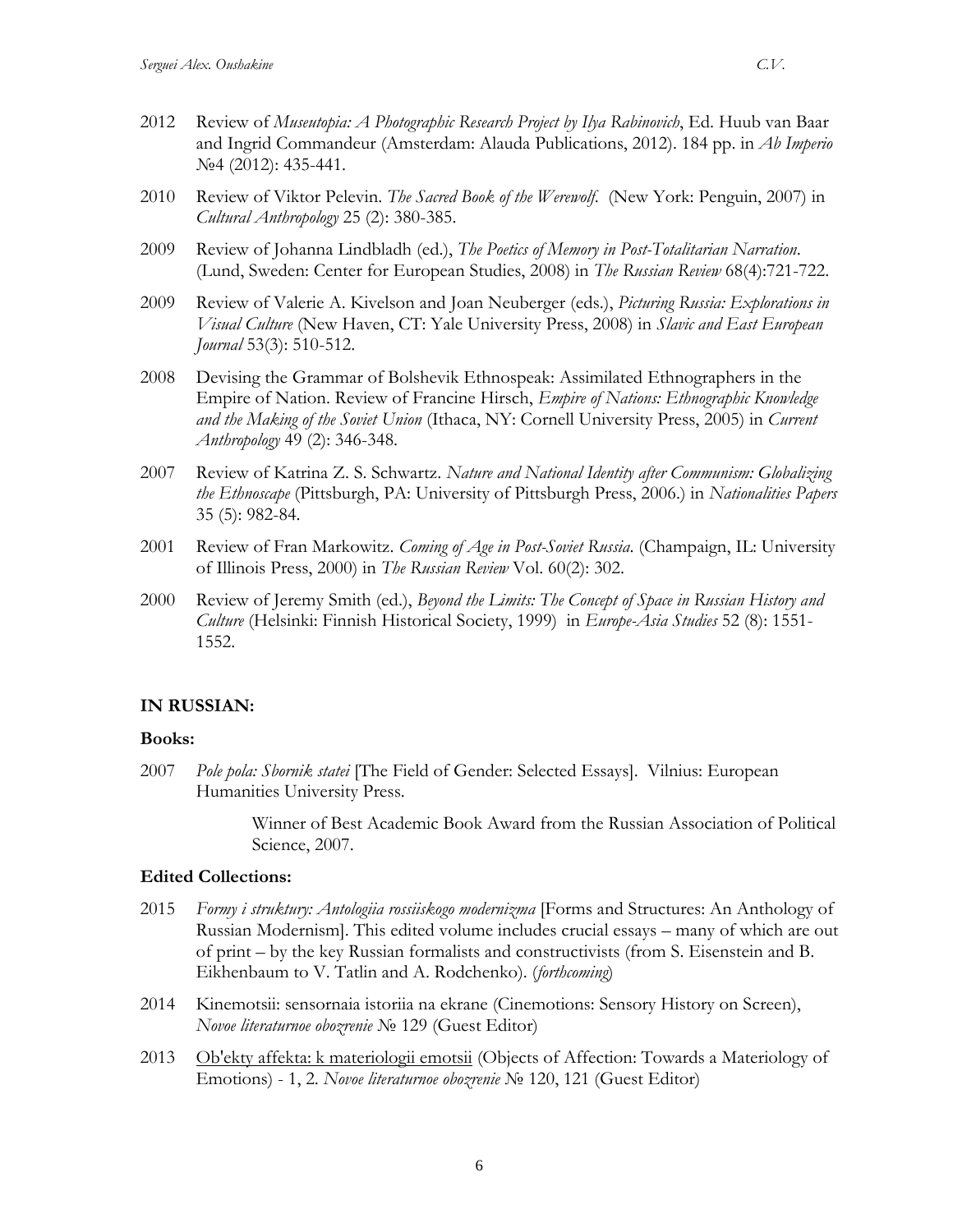- 2011 Vmesto pamiati: Sovetskoe segodnia. [*Au lieu de la mémoire: The Soviet Today*]. This special cluster includes eight articles that cover post-Soviet urbanism in former Soviet cities. *Neprikosnovennyi zapas*, 2011 (6) № 80. (Guest Editor)
- 2009 *Travma: Punkty* [Trauma: Points] (co-edited with E. Trubina). Moskva: Novoe literaturnoe obozrenie. This edited collection includes 30 essays on history and theory of trauma written by authors from Canada, Great Britain, France, Russia, Belarus, Sweden, Ukraine, and the USA.
- 2006 Razgovory o razgovorakh. Obsuzhdenie knigi Nancy Ries "Russian Talk." [Talking About Talks: A Roundtable on Nancy Ries' book, *Russian Talk*]. Guest editor of the special issue of *Etnograficheskoe obozrenie* 5: 1-67. (Guest Editor)
- 2004 *Semeinye uzy: Modeli dlia sborki.* [Family Ties: Models to Assemble] Moskva: Novoe literaturnoe obozrenie. Vols. 1-2. A collection of 38 essays in two volumes on the family in Russia and Ukraine written by scholars from Austria, Belarus, Great Britain, Finland, Russia, Ukraine and the United States.
- 2002 *O muzhe(N)stvennosti* [On Masculinity]. Moskva: Novoe literaturnoe obozrenie. A collection of 26 essays on masculinity in Russia written by scholars from Great Britain, Canada, Finland, Latvia, Russia and the United States.

#### **Articles:**

- 2013 "Smekhom po uzhasu": o tonkom oruzhii shutov proletariat (Fighting Horror with Laughter: On Refine Weapons of the Proletariat's Jesters), *Novoe literaturnoe obozrenie* № 121 (2013/3): 130-163
- 2012 "Liudi puti: Nomadizm segodnia" [*Gens du voyage: Nomadism Today*]. An Introductory essay for the guest-edited cluster "Unsettling Nomadism," *Ab Imperio*, 2012. Vol.2: 54-81.
- 2011 V poiskakh mesta mezhdu Stalinym i Gitlerom: O postkolonial'nykh istoriakh sotsializma. [Searching for a place between Stalin and Hitler: On postcolonial histories of socialism]. *Ab Imperio,* 2011. Vol.1: 209-233.
- 2009 *Byvshee v upotreblenii: Postsovetskoe sostoianie kak forma afazii* [Retrofitting the Past: The Post-Soviet Condition as a Form of Aphasia]. *Novoe literaturnoe obozrenie,* Vol. 6: 760-792.
- 2009 *"Nam etoi bol'iu dyshat'?": O travme, pamiati i soobshestvakh* ["Shall We Breathe This Pain"?: On Trauma, Memory, and Communities]. In Serguei Oushakine and Elena Trubina (eds.), *Travma: Punkty*. Moskva: Novoe literaturnoe obozrenie, 5-41.
- 2008 *Oskolki voennoi pamiati: "Vse, chto ostalos' ot takogo uzhasa?"* [Shards of War Memories: "Is This All We Have After that Nightmare?"] *Novoe literaturnoe obozrenie,* Vol*.*5: 234-241.
- 2008 *Vvedenie. "My v gorod izumrudnyi idem dorogoi trudnoi:" Malen'kie radosti veselykh chelovechkov* [Introduction: "On the Way to the Emerald Town:" Small Pleasures of Funny Characters]. In I. Kukulin, M. Lipovetskii, and M. Maiofis (eds.), *Veselye chelovechki: kul'turnye geroi sovetskogo detstva* [Funny Characters: Cultural Heroes of Soviet Childhood]. Moskva: Novoe literaturnoe obozrenie, 9-20.
- 2008 *O pol'ze fiktivnogo rodstva: zametki o propushchennykh imenakh* [On the Usefulness of Fictive Kinship: Notes about Forgotten Names]. *Novoe literaturnoe obozrenie*, Vol.1: 201-212.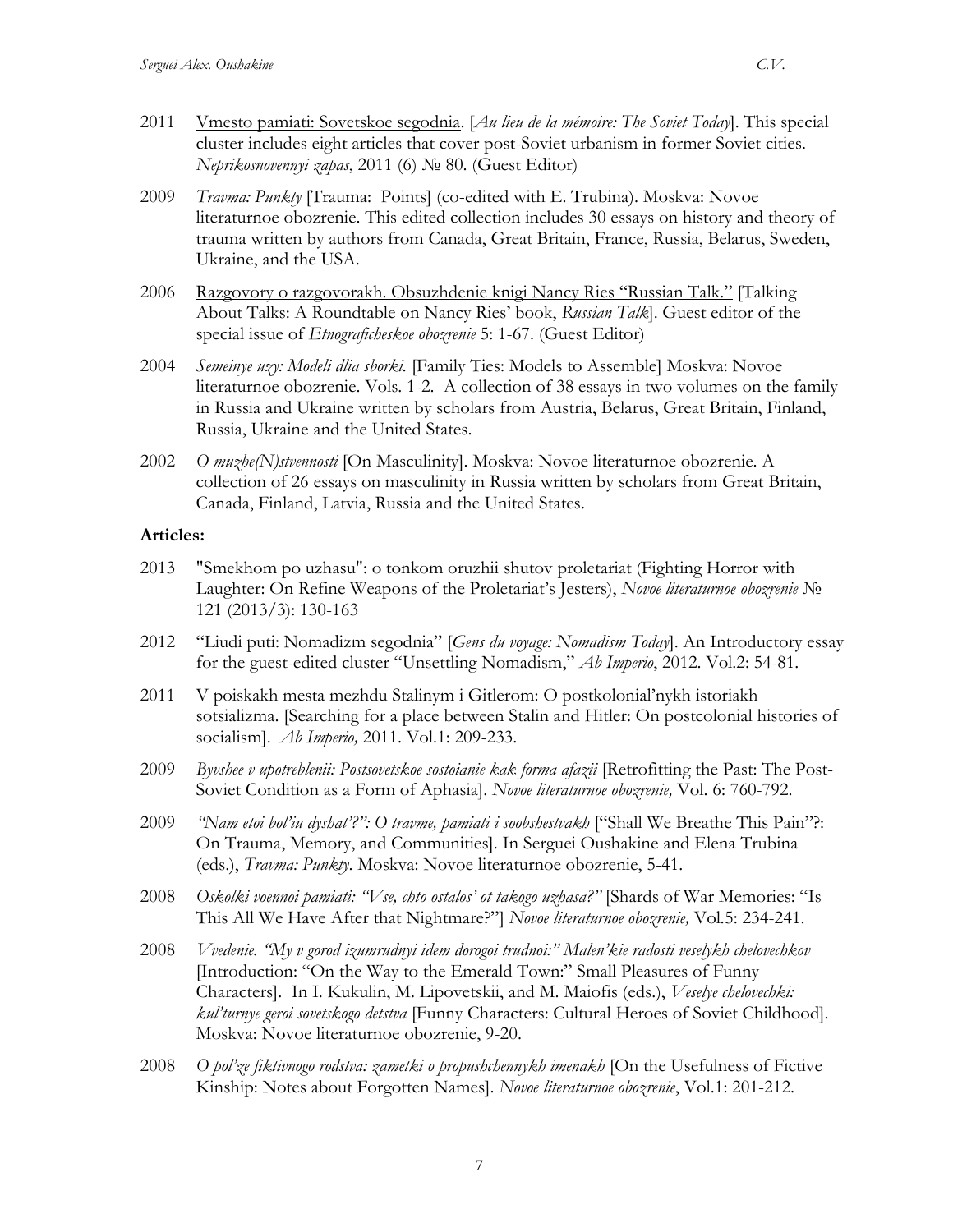- 2006 *Plenniki zhanrov: Optimisticheskaiia tragedia* [Prisoners of Genres: An Optimistic Tragedy]. *Etnograficheskoe obozrenie,* Vol*.*5: 35-40.
- 2005 *Zhiznennye sily russkoi tragedii: O postsovetskikh teoriakh etnosa* [Vital Forces of the Russian Tragedy: On Post-Soviet Theories of Ethnos]. *Ab Imperio,* Vol*.* 4: 233-277.
- 2005 *Kapitalizm s chelovecheskim litsom, ili O professionalizatsii prodazhnosti* [Capitalism with a Human Face, or How to Sell One's Self Professionally]. In Elisabeth Cheaure, Regine Nohejl, and Antonia Napp (eds.), *Vater Rhein und Mutter Wolga: Diskurse um Nation und Gender in Deutschland und Russland* [Father Rhine and Mother Volga: Discourse of Nation and Gender in Germany and Russia]. (Wuerzburg: Ergon Verlag), 517-546
- 2005 *Pole boia na lone prirody: Ot kakogo nasledstva my otkazyvalis'* [A War Theater *Au Plein Air*: The Inheritance We Liked to Reject]. *Novoe literaturnoe* obozrenie, Vol.1: 263-298.
- 2005 *"Chelovek roda on:" Futliary muzhestvennosti*. ["A Being of Male Gender": Placeholders of Masculinity]. *Voprosy filosofii,* Vol*.*7: 34–56.
- 2004 *Etnografiia sebia, ili O pol'ze formalizma v antropologii* [Self-Ethnography: On Benefits of Formalism in Anthropology]. *Zhurnal sotsiologii i sotsial'noi antropologii,* Vol*.*7 (2): 160-172.
- 2004 *Vmesto utraty: materializatsiia pamiati i germenevtika boli v provintsial'noi Rossii* [Instead of Loss: The Materialization of Memory and the Hermeneutics of Pain]. *Ab Imperio,* Vol*.* 4: 603- 639.
- 2004 *Slova zhelaniia: Poslelovie* [Words of Desire: Afterwards]. In M. Pavlova (ed.), *Erotism bez beregov: Sb. statei*. [Eroticism without Borders.] Moskva: Novoe literaturnoe obozrenie, pp. 456-476.
- 2002 *Vvedenie. Mesto-imeni-ia: Sem'ia kak sposob organizatsii zhizni* (Introduction: The Place-ofbeing: Family as an Organizing Device). In Serguei Oushakine (ed.), *Semeinye uzy: modeli dlia sborki*. [Family Ties: Models to Assemble]. Moskva: Novoe literaturnoe obozrenie, Volume 1: 7-54.
- 2002 *"Chelovek roda on:" zhaki otsutsvia* ["A Being of Male Gender:" Signs of Absence]. In Serguei Oushakine (ed.), *O muzhe(N)stvennosti* [On Masculinity] Moskva: Novoe literaturnoe obozrenie, 7-42.
- 2000 *Pol-iticheskaia teoriia feminizma* [The Engendered Theory of Feminism]. *Voprosy filosofii*, Vol. 11: 27-52.
- 2000 *Fokusiruia Foucault: feministskie disku(r)sii* [Focusing Foucault: Feminist Discussions]. *Gendernye issledovaniia* [Gender Studies], Vol. 4: 177-203.
- 1999 *Kolichestvo stilia: potreblenie v usloviakh symvolicheskogo defitsita* [The Quantity of Style: Consumption and the Culture of Symbolic Shortages]. *Sotsiologicheskii Zhurnal* [Journal of Sociology], Vol. 3-4: 235-250.
- 1999 *Pole pola: v tsentre i po kraiam* [The Field of Gender: in the Center and On the Margins]. *Voprosy filosofii*, Vol. 5: 71-85.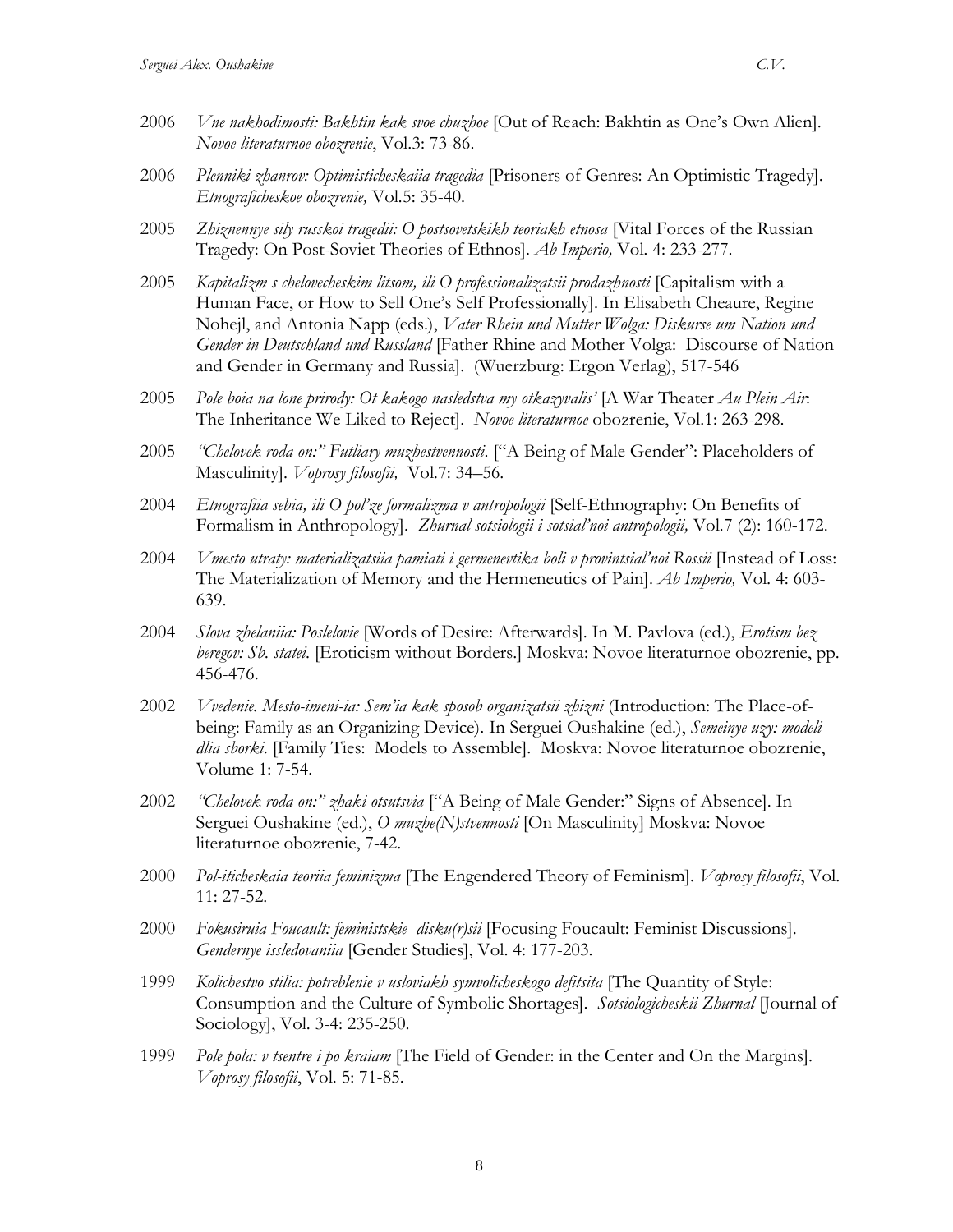- 1999 *Universitety (u) vlasti* [Universities of/for Power]. *Obshestvennie nauki i sovremennost'* [Social Sciences Today], Vol. 2: 55-65.
- 1999 *Vidimost' muzhestvennosti* [Appearance of Masculinity]. *Znamia,* Vol*.*2: 131-144.
- 1998 *Intelligentnost' skvoz' prizmu interesov* [The Intelligentsia through the Prism of Interests]. *Polis*  [Political Inquiry], Vol. 4: 44-56.
- 1998 *Funkzional'naia intelligentnost'* [The Functional Intelligence]. *Polis* [Political Inquiry], Vol. 1: 8-22.
- 1997 *James Bond kak Pavka Korchagin* [James Bond as Pavka Korchagin: Russian Youth in Search of a Role-Model] (with L. Blednova). *Sotsiologicheskie Issledovaniia* [Sociological Inquiry], Vol.12: 16-24.
- 1997 *Multi-kul'turalizm po-russki* [Translating "Multiculturalism" into Russian]. *Polis*, Vol. 4: 117- 125.
- 1997 *Pol kak ideologicheskii produkt: O nekotorykh napravleniiakh v rossiiskom feminizme* [Gender as an Ideological Product: Notes on Some Tendencies in Russian Feminism]. *Chelovek* [The Person], Vol. 2: 62-75.
- 1996 *Posle modernizma: vlast' iazyka ili iazyk vlasti* [After Modernism: Language of Power or the Power of Language?]. *Obshestvennie nauki i sovremenntost,* Vol*.*5: 130-141.
- 1995 *Rech' kak politicheskoe deistvie* [Speech as a Political Act]. *Polis* [Political Inquiry], Vol. 5: 142-154.
- 1993 *Obrazovanie kak forma vlasti* [Education as Power]. *Polis* [Political Inquiry], Vol. 4: 43-48.
- 1993 *Molodezh' kak sub''ect deistviia* [Agency of Youth: A Review of Methodological Approaches]. *Polis* [Political Inquiry], Vol. 2: 136-143.

### **Book Reviews:**

- 2012 "Nado li rekonstruirovat' phenomenologiiu?" [*Should we reconstruct phenomenology*?]. A book review of Praktiki i identichnosti: gendernoe ustroistvo. [*Practices and Identities: Gender Regimes*], ed. by Elena Zdravomyslova et. al. St. Petersburg: European University Press, 2010. *Laboratorium*, Vol.1: 156–159.
- 2006 *Dvizheniia molodezhi* [Youth on the Move]. Books reviewed: Hilary Pilkington, Elena Omel'chenko, Moya Flynn, Ul'iana Bliudina, and Elena Starkova, *Looking West Cultural Globalization and Russian Youth Cultures*. Trans. from English by O. Oberemko and U. Bliudina. (St. Petersburg: Aleteia, 2004) and Pavel Danilin. *Novaia molodezhnaia politika 2003-2005* [A New Youth Policy, 2003-2005] (Moskva: Europa, 2006). *Neprikosnovennyi zapas,* Vol*.* 3: 223-234.
- 2003 *Poznavaia v sravnenii: o evro-standartakh, muzhchinakh i istorii* [Learning from Comparison: About Euro-Standards, Men, and History]. A review of Barbara Evans Clements, Rebecca Friedman and Dan Healey (eds.), *Russian Masculinities in History and Culture*. (New York: Palgrave Publisher Ltd., 2002). *Novoe literaturnoe obozrenie*, Vol.6: 334-345.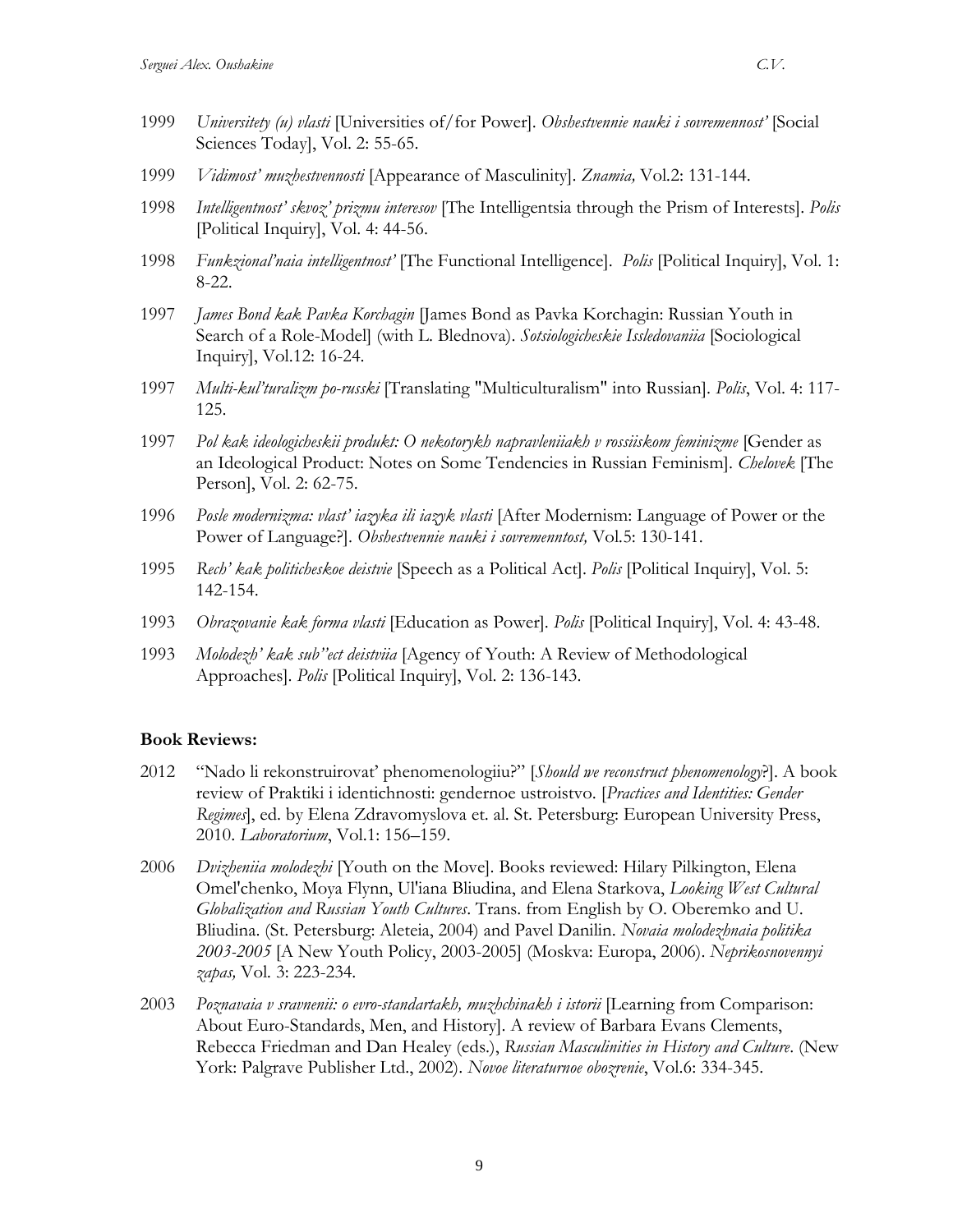- 2003 *Muzhestvennost' v Rossii* [Masculinities in Russia]. A review of the conference, Masculinities in Russia, University of Illinois at Urbana-Champaign, USA. June 19-23, 2003 (with Maria Litovskaya). *Novoe literaturnoe obozrenie*, Vol.5: 431-436.
- 2001 *Zagadki "russkoi dushi"* [Mysteries of the "Russian Soul"]. A review of three books: Elena Hellberg-Hirn, *Soil and Soul: The Symbolic World of Russianness* (Aldershot: Ashgate, 1998); Daniel Rancour-Laferriere, *The Slave Soul of Russia: Moral Masochism and the Cult of Suffering* (New York: New York University Press, 1995); Dale Pesmen, *Russia and Soul: An Exploration* (Ithaca: Cornell University Press, 2000). *Sotsiologicheskii zhurnal* [Journal of Sociology]. Vol.1.
- 1999 Review of Tatiana Barchunova (ed.) *Potolok pola* [Gender Ceiling]. (Novosibirsk: Novosibirkii gosudarstvennyi universitet, 1998). *Sotsiologicheskii zhurnal* [Journal of Sociology]. Vol.1.
- 1999 Review of Elisabeth Roudinesco, *Jacques Lacan*. (New York: Columbia University Press, 1998). *Vopsosy filosofii* [Philosophical Issues]. Vol. 5.

# **COURSES TAUGHT AT PRINCETON:**

| <b>SLA547</b>          | Worlds of Form: Russian Formalism and Constructivism (Spring 2014)                                                                                                                                                                 |
|------------------------|------------------------------------------------------------------------------------------------------------------------------------------------------------------------------------------------------------------------------------|
| <b>SLA 530</b>         | On the Borderline: Strange Literature of Late Socialism. An independent study<br>(Fall 2013).                                                                                                                                      |
| ANT501                 | From Ethnographic Fieldwork to Ethnographic Text: Proseminar (for the first-<br>year graduate students in Anthropology, Fall 2013).                                                                                                |
| SLA 420/ANT 420        | Communist Modernity: The Politics and Culture of Soviet Utopia (Spring 2013)                                                                                                                                                       |
| <b>ANT 327</b>         | Regimes of Value (Fall 2012).                                                                                                                                                                                                      |
| ANT570/CON577          | Interdisciplinary Research: Language and Subjectivity: Theories of Formation.<br>(Spring 2012).                                                                                                                                    |
| <b>SLA 545/FRA 545</b> | Readings in Critical Theory (Fall 2011), Department of Slavic Languages and<br>Literatures, and French Department (co-taught with Nick Nesbitt,<br>French Department).                                                             |
| SLA238/ANT 238         | Between Heaven and Hell: Myths and Memories of Siberia (Fall 2011).<br>Department of Slavic Languages and Literatures, and Department of<br>Anthropology.                                                                          |
| FRS167/ANT327          | Money: Equivalent, Value, and Symbol (Fall 2006), Freshman Seminar later<br>revised and taught as upper-level course: ANT327. Value Added: Moral<br>Dilemmas of Economic Exchanges (Spring 2008) in Department of<br>Anthropology. |
| <b>FRS167</b>          | Revolutionary Minds: Framing Russia's Upheavals (Fall 2007, Spring 2009).<br>Freshman Seminar Program.                                                                                                                             |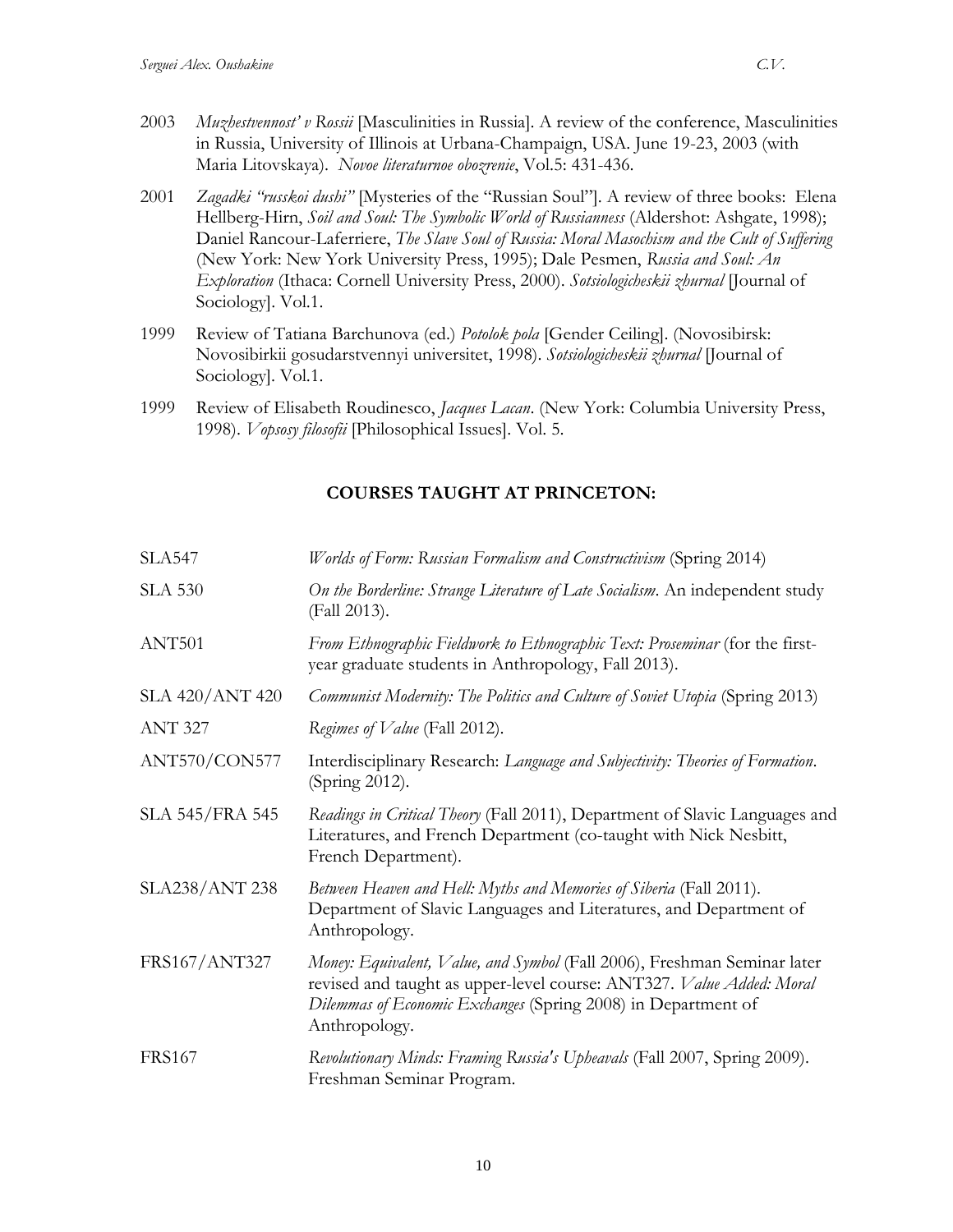| SLA216/ANT216 | Russia in Transition: Post-Communism as a Cultural Problem (Spring 2007,<br>Spring 2008). Revised and taught as Russia Today (Fall 2008; Fall 2010).<br>Department of Slavic Languages and Literatures, and Anthropology<br>Department. |
|---------------|-----------------------------------------------------------------------------------------------------------------------------------------------------------------------------------------------------------------------------------------|
| <b>ECS320</b> | Cultural Systems: The Human Face of Soviet Socialism (Fall 2006, Fall 2008).<br>European Cultural Studies Program.                                                                                                                      |
| SLA338/HIS462 | Between Heaven and Hell: Myths and Memories of Siberia (Spring 2009).<br>Department of Slavic Languages and Literatures and Department of<br>History.                                                                                   |
| GLS302.       | The Future Is Now: Revolution and Utopia in Early Soviet Culture (Summer<br>2009). Princeton Global Seminar in St. Petersburg, Russia (Co-taught<br>with Devin Fore, German Department).                                                |
| <b>SLA520</b> | Topics in Contemporary Soviet and Post-Soviet Culture: Family as a Genre.<br>(Spring 2007). Graduate Seminar, Department of Slavic Languages and<br>Literatures.                                                                        |

# **ADDITIONAL TEACHING EXPERIENCE:**

| 2010-2013 | Core Faculty Member. Project: The Soviet in Everyday Life, funded by Open Society<br>Institute, and Higher Education Support Program (summers). This is a three-year<br>summer seminar organized for young scholars from the former Soviet Union.<br>Twenty five scholars gather twice per year to discuss various problems of<br>studying the history of Soviet everyday life. (Sessions were conducted in Istanbul,<br>Tbilisi, Yerevan, Bishkek). |
|-----------|------------------------------------------------------------------------------------------------------------------------------------------------------------------------------------------------------------------------------------------------------------------------------------------------------------------------------------------------------------------------------------------------------------------------------------------------------|
| 2010-2011 | International Academic Fellow at the Department of Anthropology, American<br>University of Central Asia, Bishkek, Kyrgyzstan. The position is sponsored by the<br>Open Society Institute; the primary goal is to help with revising and updating the<br>undergraduate program in anthropology.                                                                                                                                                       |
| 2006-2008 | Faculty Member. Project: Nationhood and Narrative in Central Asia: History, Context,<br>Critique. Bishkek, Kyrgyzstan/Open Society Institute (summers).                                                                                                                                                                                                                                                                                              |
| 2005      | Lecturer. Summer School: Identity: Search, Production, and Reproduction. Bishkek,<br>Kyrgyzstan. Open Society Institute. July 19-29, 2005.                                                                                                                                                                                                                                                                                                           |
| 2004      | Scholar in Residence. Oberlin Center for Russian, East European, & Central<br>Asian Studies (spring quarter).                                                                                                                                                                                                                                                                                                                                        |
| 2002-2003 | Visiting Lecturer. European Humanities University, Program on Gender Studies.<br>Minsk, Belarus.                                                                                                                                                                                                                                                                                                                                                     |
| 2001      | Teaching Assistant, Department of Anthropology, Columbia University.                                                                                                                                                                                                                                                                                                                                                                                 |
| 1999      | Visiting Lecturer. University of Pennsylvania, Department of Political Science,<br>Philadelphia, USA.                                                                                                                                                                                                                                                                                                                                                |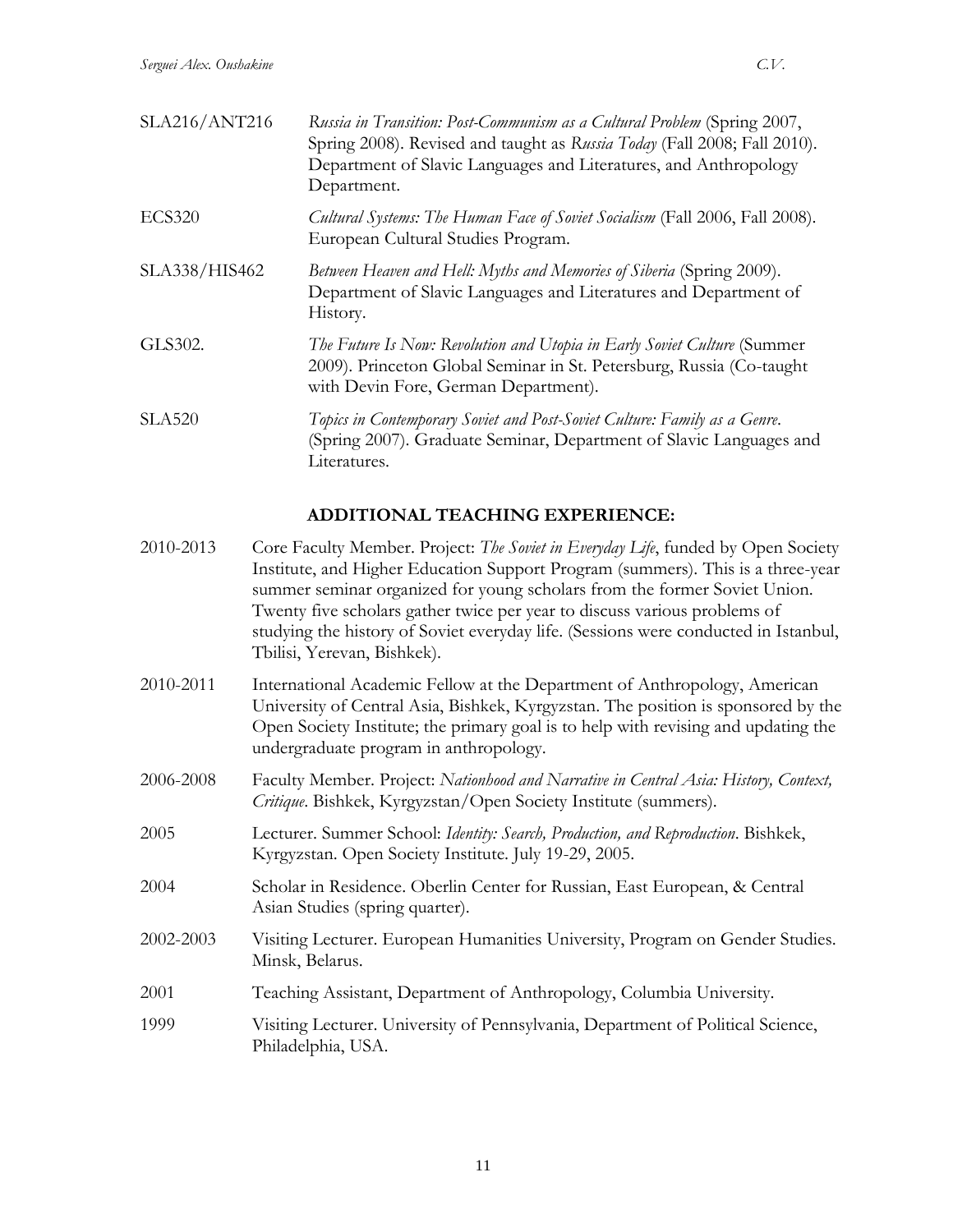# **PROFESSIONAL ACTIVITY:**

| 2014-2015   | Member of the Organizing Committee of Pedagogy of Images: Depicting<br>Communism for Children, a symposium of early Soviet illustrated books for<br>young children. Princeton University, May 1-2, 2015. Web page of the<br>symposium: https://pedagogyofimages.princeton.edu |
|-------------|-------------------------------------------------------------------------------------------------------------------------------------------------------------------------------------------------------------------------------------------------------------------------------|
| 2013-2015   | Member of The Wayne S. Vucinich Book Prize Committee, Association for<br>Slavic, East European, and Eurasian Studies.                                                                                                                                                         |
| 2013-2018   | Member of the Executive Committee of the Division on Slavic and East<br>European Literatures (the Modern Language Association).                                                                                                                                               |
| 2013-2014   | Chair of the Program committee of Romantic Subversions of Soviet Enlightenment:<br>Questioning Socialism's Reason, an interdisciplinary conference to take place at<br>Princeton, May 9-10, 2014.                                                                             |
| 2012-       | Director of the Program in Russian and Eurasian Studies.                                                                                                                                                                                                                      |
| 2011-2013   | Director of Graduate Studies, Department of Slavic Languages and Literatures,<br>Princeton University.                                                                                                                                                                        |
| 2012-2013   | A member of the University Search Committee for the Slavic, East European,<br>and Eurasian Librarian.                                                                                                                                                                         |
| 2012-2013   | Chair of the organizing committee of the conference "Illusions Killed by Life":<br>Afterlives of (Soviet) Constructivism, Princeton, May 10-12, 2013. Web page of the<br>conference: http://afterlivesofconstructivism.wordpress.com                                          |
| 2013        | Co-Chair of the organizing committee of Complaints: Cultures of Grievance in Eastern<br>Europe and Eurasia, an interdisciplinary conference co-organized with the Program<br>on Law and Public Affairs. (Princeton University, March 8-9, 2013.                               |
| 2013        | Co-chair of the organizing committee of "The End of the Story?" Problems and<br>Perspectives of East European Literary Studies, a two-day workshop University, co-<br>sponsored by the American Council of Learned Societies. Princeton, February 7-<br>8, 2013.              |
| 2011-2012   | Acting Director of the Program in Russian and Eurasian Studies, Princeton<br>University.                                                                                                                                                                                      |
| 2011-2012   | Chair of the organizing committee of the conference Objects of Affection: Toward a<br>Materiology of Emotions, Princeton May 4-6, 2012. Web page of the conference:<br>http://objectsofaffection.wordpress.com/                                                               |
| Spring 2011 | A member of the University Search Committee for Vice-President for<br>information technology and chief information officer.                                                                                                                                                   |
| 2009        | Chair of the organizing committee of the conference, Totalitarian Laughter: Cultures<br>of the Comic under Socialism. Princeton University, 15-17 May 2009.                                                                                                                   |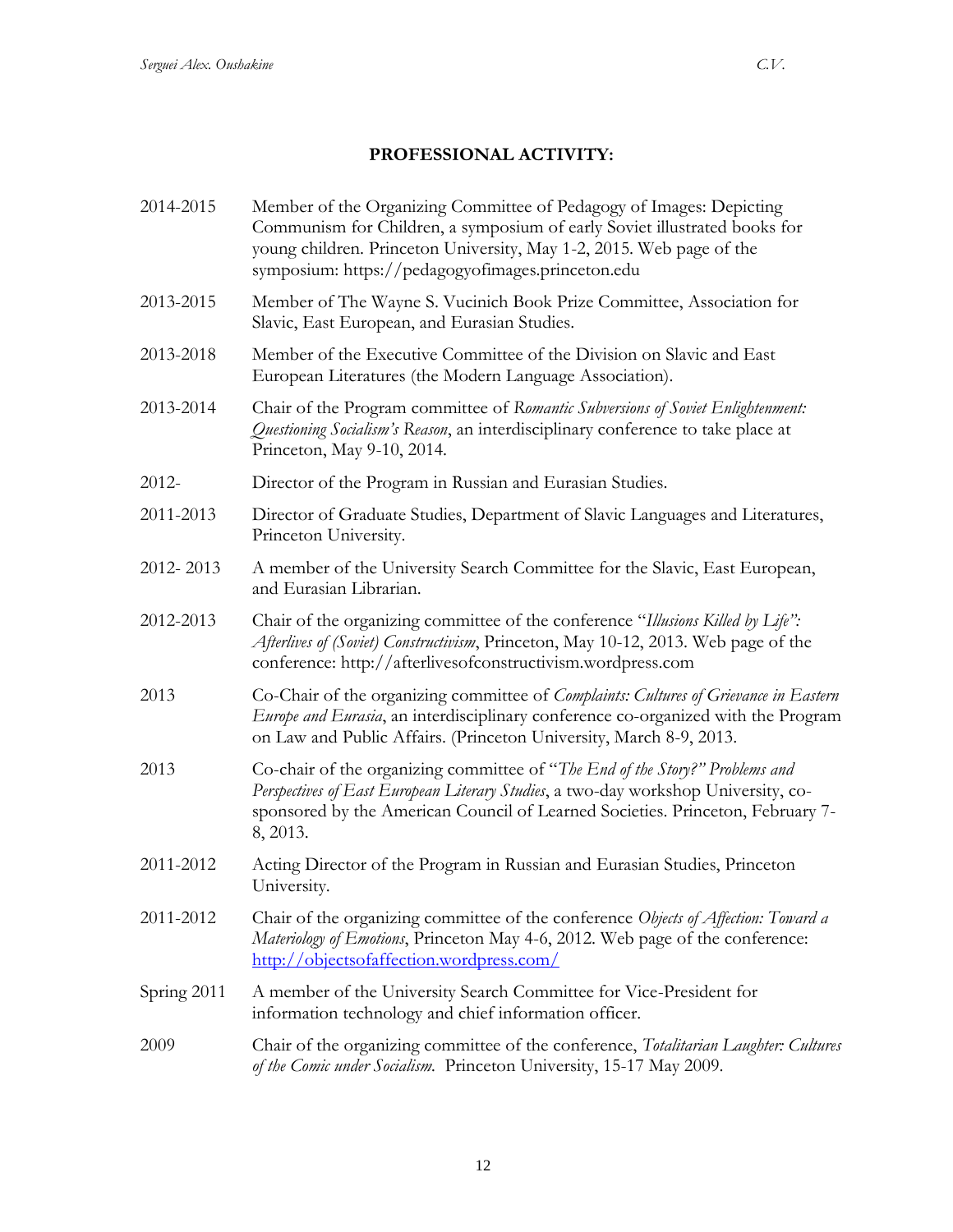| 2009          | Organizer of Russian Dramatists at Princeton, a ten-day visit of four leading Russian<br>playwrights to Princeton University, co-sponsored by the Open World<br>Leadership Center, CEC ArtsLink, and The National Endowment for the Arts.                                                                                                 |
|---------------|-------------------------------------------------------------------------------------------------------------------------------------------------------------------------------------------------------------------------------------------------------------------------------------------------------------------------------------------|
| 2009          | Organizer of and a teacher in the Princeton Global Seminar in St. Petersburg,<br>Russia.                                                                                                                                                                                                                                                  |
| 2007-2009     | Organizer of four Russian film series at Princeton:                                                                                                                                                                                                                                                                                       |
|               | Totalitarian Laughter (Spring 2009),<br>Russia's Wars (Fall 2008),<br>Tough Love (Spring 2008),<br>Classics of the Russian Avant-Garde (Fall 2007).                                                                                                                                                                                       |
|               | These film series featured one film per week during each of the four semesters<br>and attracted both students and community regulars.                                                                                                                                                                                                     |
| 2008-2009     | Organizer of the interdisciplinary lecture series High Stalinism (Princeton<br>University). Ten lectures over the academic year in fields ranging from<br>architecture and art to history, literature and politics. Co-sponsored by the<br>Program in Russian and Eurasian Studies and Department of Slavic Languages<br>and Literatures. |
| 2008          | Chair of the organizing committee of the conference The Pain of Words: Narratives<br>of Suffering in Slavic Cultures. Princeton University, May 9-11, 2008.                                                                                                                                                                               |
| $2007 - 2010$ | Member of the editorial board of the journal Studies in East European Thought.                                                                                                                                                                                                                                                            |
| $2007 - 2011$ | Reviewer of applications for Senior Fulbright Fellowships from Russian scholars<br>interested in conducting their research in the US.                                                                                                                                                                                                     |
| 2007          | Chair of the organizing committee of the annual SOYUZ symposium, Locating<br>"Eurasia" in Postsocialist Studies: The Geopolitics of Naming. Princeton University.<br>April, 27-29 2007. Web page of the conference:                                                                                                                       |
| 2007          | Gave lectures on the history of Siberia on the Trans-Siberian Railroad as part of a<br>Princeton Journeys alumni travel program.                                                                                                                                                                                                          |
| 2006-2007     | Organizer of the lecture series, Ethnographies of Postsocialism: Politics, Economies,<br>Values (Princeton University). The lecture series had nine lectures over the<br>academic year.                                                                                                                                                   |
| $2006 -$      | Member of the editorial board of <i>Laboratorium</i> , a journal of social studies based in<br>St. Petersburg, Russia.                                                                                                                                                                                                                    |
| $2006 -$      | Member of the editorial board of the Journal of Social Policy Studies (Saratov, Russia).                                                                                                                                                                                                                                                  |
| 1998-2006     | Visiting Scholar at the University of Pennsylvania, Philadelphia, USA.                                                                                                                                                                                                                                                                    |
| 2002-2005     | Participant in research project, Contrasting Russian Others: Gender and Nationality in<br>Cultural, Historical and Literary Discourses of the $20th$ Century. A project organized by<br>the Finnish Academy of Sciences. Helsinki, Finland.                                                                                               |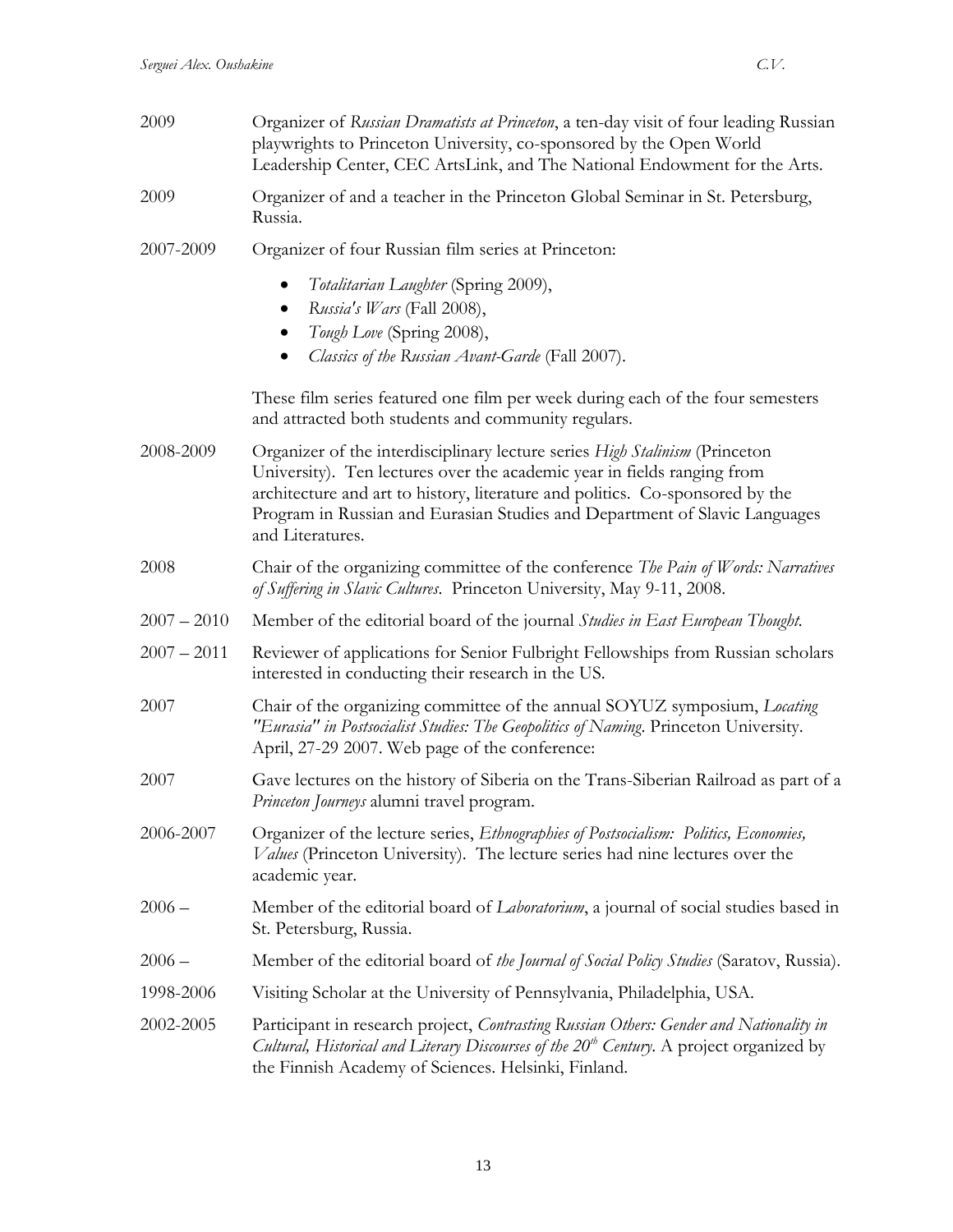| 2003          | Co-organizer of the conference, Masculinities in Russia. University of Illinois,<br>Urbana-Champaign, 19-22 June 2003                                                                                                                                                                  |
|---------------|----------------------------------------------------------------------------------------------------------------------------------------------------------------------------------------------------------------------------------------------------------------------------------------|
| $2001 - 2003$ | Panelist on selection committee for Soros Supplementary Grants given to<br>academics from the former Soviet world. Open Society Institute, Budapest,<br>Hungary.                                                                                                                       |
| 1999–2001     | Consultant. The Country in Mind: Identity Development of Adolescents in Eastern Europe<br>and Austria: a Research Dialogue, Vienna, Austria. A collective research project<br>organized by University of Vienna, University of Utrecht, and Tavistock<br>Consultancy Service (London). |
| 1993-1994     | Visiting Fellow. University of Nebraska at Omaha, Department of International<br>Studies and Programs, Omaha, USA.                                                                                                                                                                     |
| 1991          | Research Assistant. International Society of Human Rights (IGFM), headquarters<br>at Frankfurt/M., Germany.                                                                                                                                                                            |
| 1989-1990     | Junior researcher. Altai State University, Department of Sociology, Laboratory on<br>Youth problems, Barnaul, Russia.                                                                                                                                                                  |

### **FIELDWORK COMPLETED:**

| September 2014                | Minsk, Belarus.         |
|-------------------------------|-------------------------|
| March - June, 2010            | Bishkek, Kyrgyzstan.    |
| October – December, 2009      | Minsk, Belarus.         |
| February $2003 -$ July $2003$ | Moscow, Russia.         |
| October 2001 - December 2002  | Barnaul, Altai, Russia. |

#### **REVIEWER:**

In 2006-2015, I have been a referee for articles submitted to the following peer-reviewed journals: *The Journal of Design History; Acta Sociolgica*, *Kritika: Explorations in Russian and Eurasian History; Current Anthropology*; *Cultural Anthropology*; *Ethnos*; *Ethnography; PMLA; Slavic Review*; *Russian Review*; *Slavic and East European Journal; Studies of Contemporary History and Society; Studies in East European Thought; Ab Imperio; Europe-Asia Studies; Novoe literaturnoe obozrenie,* and *Laboratorium.*

### **CONFERENCE PAPERS AND PRESENTATIONS:**

- 2015 "Posterizing the Revolution: On Graphic Language of Children's Books", a paper presented at *The Pedagogy of Images: Depicting Communism for Children*, a symposium on Soviet illustrated books for young readers. Princeton University, May 1-2. 2015.
- 2015 Invited presentation "Cruel Romances: Local Wars, Soldiers' Songs and The Patriotism of Despair (Zhestokie romansy: lokal'nye voiny, soldatskie pesni i patriotism otchaian'ia)" at the conference *War: A figure of Speech and a Form of Thought* (Voina kak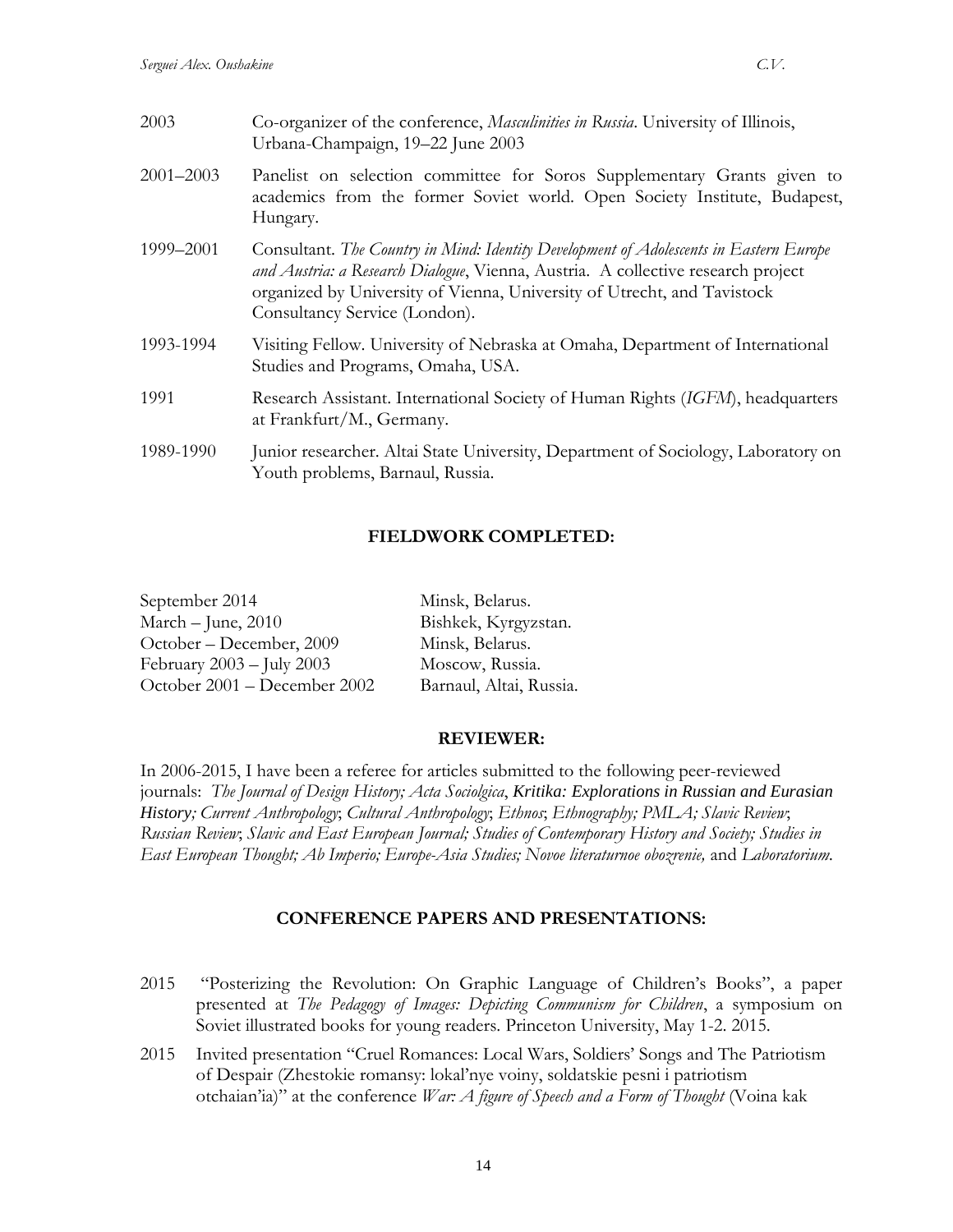figura rechi i forma mysli), the XI Annual conference of the journal Neprikosnovennyi zapas. St. Petersburg, Smolny College, April 23-24, 2015.

- 2015 Discussant on the panel Late and Post Socialist Cultural Production at *The Annual Princeton - Columbia Slavic Studies Graduate Student Conference*, Princeton University, April 11, 2015.
- 2015 Invited presentation "The Cruel Romance of War: On Rituals of 'Good' Violence" at the conference *Political Violence and Militant Aesthetics After Socialism,* Yale University, April 17, 2015.
- 2015 Invited presentations: "Shklovsky's Things" at the international symposium *On Strangeness and the Factory of Life: Viktor Shklovsky Then and Now*. The Harriman Institute, Columbia University, February 27, 2015.
- 2015 Discussant on the panel "Making the New Soviet Body" at the International Symposium *Russian Movement Culture of the 1920s and 1930s*. The Harriman Institute, Columbia University, February 12, 2015.
- 2015 Keynote address "SubalterNation: On Postcolonial Histories of Socialism" at the international convention of Australasian Association for Communist and Post-Communist Studies, Australia and New Zealand Slavists' Association and Ukrainian Studies Association of Australia and New Zealand *A Quarter Century of Post-Communism: Interdisciplinary Perspectives*, University of Canterbury, Christchurch, New Zealand, February 2, 2015.
- 2015 An invited lecture "Optics instead of Phonetics: Translating Communism for Kids in Early Soviet Russia" at the Liu Institute for Global Issues, University of British Columbia, Vancouver, January 12, 2015.
- 2015 Chair of the panel Socialist Romanticism: Late USSR and the Poetics of Historical Imagination. *The 2015 Annual Convention of the Modern Language Associations*, Vancouver, January 11, 2015.
- 2014 "Son of a Soldier who Took Kabul, Grandson of a Soldier who Took Berlin," an invited presentation at the international conference *Russian Literature in the 21<sup><i>s*</sup> Century, the State University of Chengdu, China, November 25-17, 2014.
- 2014 Presenter at the panel Academia in Global Perspective: International Careers, Transnational Collaborations, *The 2014 Annual Convention of the Association for Slavic, East European, and Eurasian Studies*, San-Antonio, November 21, 2014.
- 2014 "The Economy of Storage and Commodities with No Destination," paper presented at the panel The Soviet Thing, *The 2014 Annual Convention of the Association for Slavic, East European, and Eurasian Studies*, San-Antonio, November 21, 2014.
- 2014 "From One War to Another: Narratives of Fragmentation as Rituals of Solidarity," the keynote address at the conference *Man and the Changing World: Problems of Adaptation*, Tomsk State University, Russia, October 14-15, 2014.
- 2014 Presenter at the workshop *Grounding Theoretical Reflections in Politics: Ukraine as a Mirror of the Political*, New School for Social Research, New York, October 3, 2014.
- 2014 "New Cities and New Times," an invited presentation at the conference "*Goroda na zare: prostranstvo nadezhdy v epokhy zastoia*" (Cities of the Sun: Spaces of Hope at the Time of Stagnation," Bratsk - Ust'-Ilimsk, Russia, May 28-30, 2014.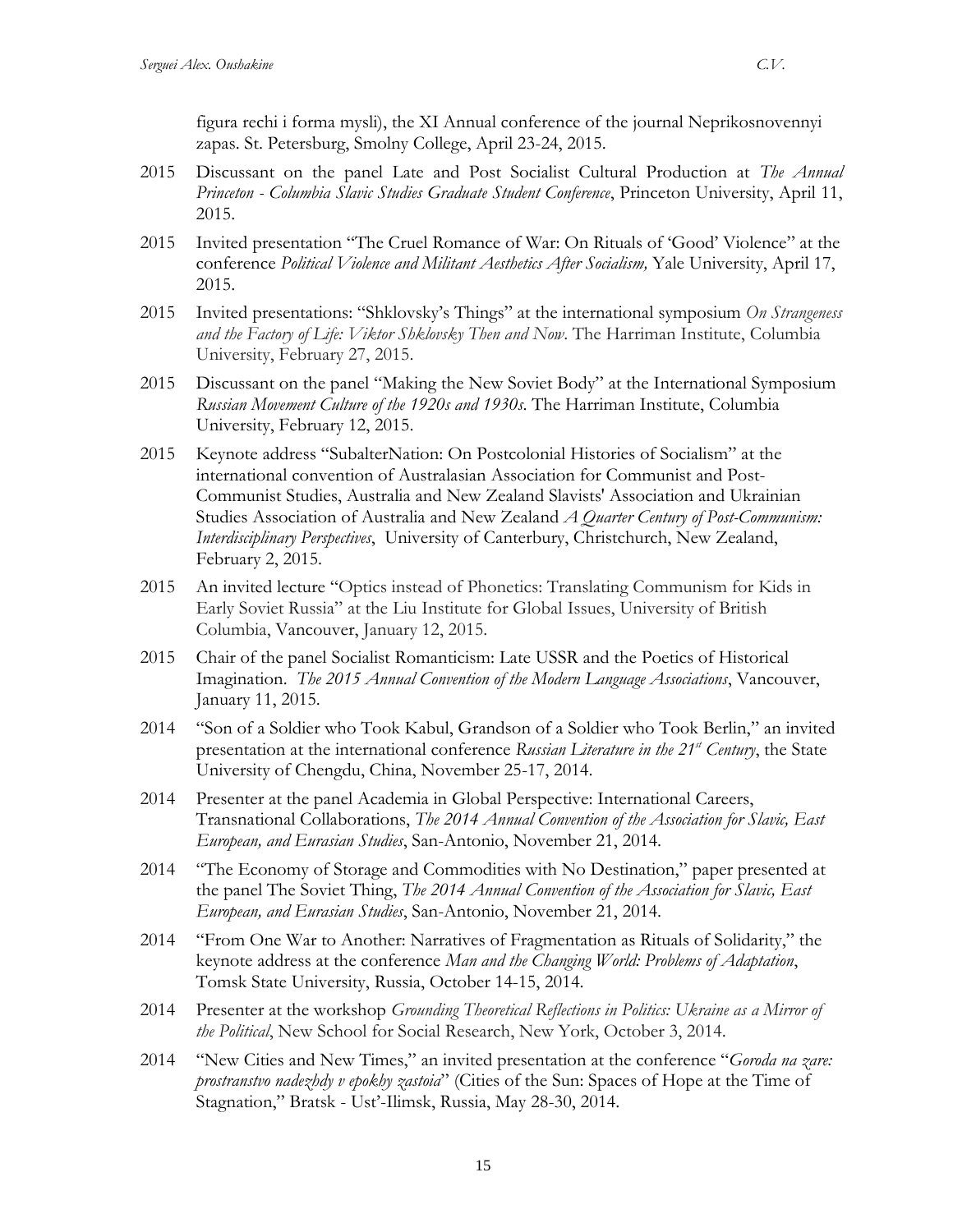- 2014 "'Address Your Questions to Dostoevsky': On Samosud and the Privatization of Punishment in Russia," paper presented at the panel *Culture and Activism in the 2011–13 Russian Protest Movements*, *The 2014 Annual Convention of the Modern Language Associations*, Chicago, January 10, 2014.
- 2013 "The Art of Not Saying Things: History as Texture," an invited talk at the Department of Contemporary Literary Studies at the University of Tokyo, December 17, 2013.
- 2013 "Re-Enacting Russia's War: On The Affective Management Of History," an invited presentation at *Catastrophe and Resurrection: New Approaches to a Changing Slavic Eurasia*, the 2013 Winter International Symposium of the Slavic Research Center, Sapporo, December 13, 2013.
- 2013 "Fragging History through Ritual: Reformatting the Soviet Invasion in Afghanistan," paper presented at the panel on Affect of Activism, *The 112 Annual Meeting of the American Anthropological Association*, Chicago, November 21, 2013.
- 2013 Discussant at the panel on "Languages of Marxism and Communism," *The 112 Annual Meeting of the American Anthropological Association*, Chicago, November 20, 2013.
- 2013 "Under Empire's Rubble": Rewriting Military History with Songs," paper presented at the workshop *War in 20th Century: A Transnational Perspective*, organized by the History Department at Duke University and the Chao Center for Asian Studies at Rice University, Duke, November 15-16, 2013.
- 2013 "*Remember, Repeat, Reenact: Managing Russian History Affectively*," paper presented at Swarthmore College, November 7, 2013.
- 2013 Participant of the *Symposium*: *The Soviet Legacy*, organized by the Maya Brin Residency Program and the Slavic Department at the University of Maryland, College Park, November 1-2, 2013.
- 2013 "Remember, Repeat, Reenact: Managing Russian History Affectively," paper presented at *the Centenary Conference of Slavic Studies* at Leiden University, October 9-11, 2013.
- 2013 Participants of the roundtable on *Socialist Commodity* at the annual meeting of the Society for Socialist Studies, Congress of the Humanities and Social Sciences, University of Victoria, June 6, 2013.
- 2013 Discussant at the International Conference "*The History of Perestroika in Central Asia*," organized by the Institute of Asian and African Studies, Humboldt University in Berlin. Bishkek, 30 May – 1 June 2013.
- 2013 "The Art of Not Saying Things: History as Texture," paper presented at the workshop *When Postcolonial Meets Postimperial: Sovereignty, Politics of Difference, and Composite Society in Comparative Perspectives*, organized by the Faculty of History, National Research University-Higher School of Economics in St. Petersburg and the international scholarly journal *Ab Imperio*: Studies of New Imperial History and Nationalism in Post-Soviet Space**.** St. Petersburg, Russia, May 27−28, 2013.
- 2013 Chair of the panel Biographies of Objects, *"Illusions Killed by Life": Afterlives of (Soviet) Constructivism*, an interdisciplinary conference, Princeton, May 10-12, 2013.
- 2013 Commentator and Moderator of the Plenary Discussion "Global Russian Culture— Open Research Questions." *Global Russian Culture. Slavic Spring Symposium at the University of Pennsylvania*, April 19 - 20, 2013.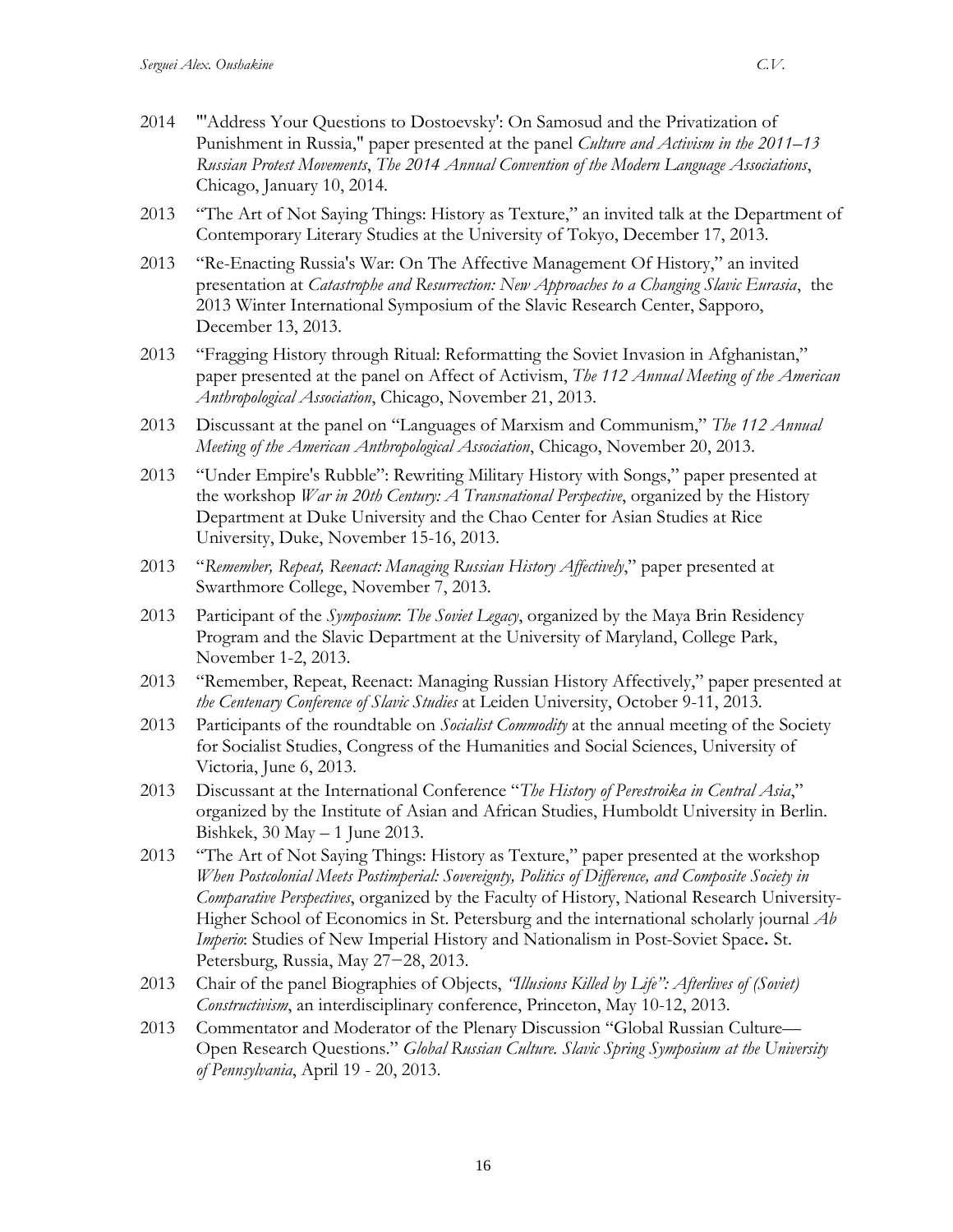- 2013 Discussant and a panel chair at the conference *Siberia of Socialism: Private Memories of the Soviet Century*, Irkutsk, Russia, April 7-12, 2013.
- 2013 "'A Grandson of a Soldier Who Took Berlin; a Son of a Soldier who Took Kabul:' narratives of disintegration as rituals of solidarity." Paper presented at the conference *Vernacular Memories of Traumatic Experiences, XXI Bannye chteniia*, Moscow, April 5-6, 2013.
- 2013 "Notes of War and Despair. Writing Military History with Songs" paper presented at the workshop *Afghanistan, the Cold War and the End of the Soviet Union*, Helmut-Schmidt-Universität, Hamburg, March 14-16, 2013.
- 2012 Chair. *The Trials of Mikhail Khodorkovsky: A Symposium on Russia and the Rule of Law*, organized by the Program in Russian and Eurasian Studies and Program in Law and Public Affairs, Princeton University, November 30, 2012.
- 2012 Participant of the Roundtable "Anthropological Turn in Russian Humanities," *the 45th Convention of the Association for Slavic, East European, and Eurasian Studies*, New Orleans, November 17, 2012.
- 2012 Triangulating Stalinism: Post-Colonial Estrangements in Belarus," paper presented at the *Departmental Colloquium*, Department of Anthropology, Johns Hopkins Universtity, October 23, 2012.
- 2012 Discussant at The Interdisciplinary Graduate Student Conference *Literary Theatricality: Theatrical Text*), Princeton University, Department of Slavic Languages and Literatures, October 25-27, 2012.
- 2012 Discussant of the conference *Making Sense of Exceptionalism and Diversity in Composite Polities and Societies: Past and Present*. Ab Imperio Annual Seminar, Kazan, May 17–22, 2012.
- 2012 Chair of the panel "Stone Feelings*,*" An Interdisciplinary Conference *Objects of Affection: Toward a Materiology of Emotions*, Princeton University, May 4-6, 2012.
- 2012 Discussant on the panel "Spacing Literature." *PriCol: The Annual Princeton-Columbia Graduate Student Conference*, Princeton University, April 27, 2012.
- 2012 "Remember, Repeat, Re-enact: Managing Russian History Affectively," paper presented at the *Colloquium of the Center for Russian Studies*, University of Virginia, April 20, 2012.
- 2012 An invited participant of the workshop on *Everyday Totalitarianism*, Newhouse Center for the Humanities, Wellesley College, April 14, 2011
- 2012 "The Jester of Late Socialism: How Arkadii Raikin Masked Critique as Humor." Paper presented at the International Workshop *Reconsidering Stagnation*, the University of Amsterdam, March 30-31, 2012.
- 2012 The Keynote address: "Remember, Repeat, Re-enact: Managing Russian History Affectively." *The 35th Annual Meeting of the North East Slavic, East European and Eurasian Conference* (NESEEEC), a regional conference of Association for Slavic, Eaast European and Eurasian Studies, Seton Hall University, March 24, 2012.
- 2012 Invited discussant on the panel "Engineering the Soviet Society." *The First Princeton Young Scholars' Interdisciplinary Conference on Soviet Science and Technology: The Great Experiment Revisited*. Princeton University, February 10-11, 2012.
- 2011 Invited discussant on the panel "Memory & Mourning," Conference: *Performing Memory in the Ancient World: a Dialogue between Past and Present*. The French Centre National de la

17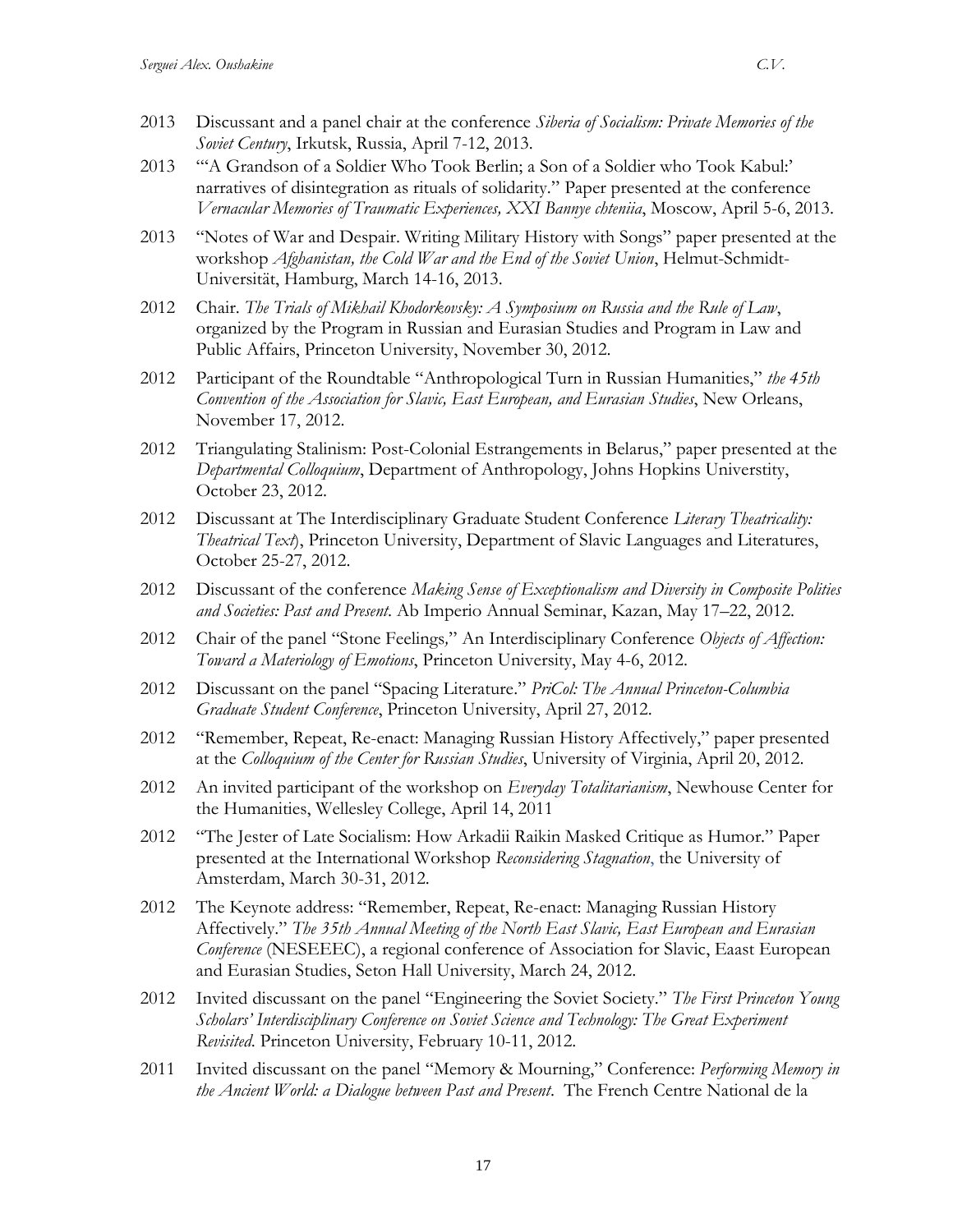Recherche Scientifique, the Center for International Research in the Humanities and Social Sciences, NYU, December 1, 2011.

- 2011 Participant of the Roundtable "Atrocities We (Do Not) Want to Remember." *The 43rd Annual Convention of the Association for Slavic, East European, & Eurasian Studies*, Washington, DC. November 17, 2011.
- 2011 "The Post-imperial as Post-colonial: Thinking about Soviet Domination Now." An invited presentation at the Presidential Plenary Panel: "Authoritarian Turns." *The 43rd Annual Convention of the Association for Slavic, East European, & Eurasian Studies*, Washington, DC. November 18, 2011.
- 2011 Discussant on the panel "Peripheral Plotlines: New Stories about Being Soviet Inside the Union and Out." *The 43rd Annual Convention of the Association for Slavic*, *East European*,  $\mathcal{O}^*$ *Eurasian Studies*, Washington, DC. November 19, 2011.
- 2011 "Against the Cult of Things": Crimes of Late Soviet Consumption." Invited presentation at the conference *What was the Soviet Union? Looking Back at the Brezhnev Years.* Wesleyan University October 20-21, 2011.
- 2011 Invited discussant on the panel, "Perceptions and Appropriations," Workshop: *Capital Cities in Transformation: Spaces, Actors and Transfers*. Humboldt University Berlin, Institute of European Ethnology, Berlin, September 9.
- 2011 "Affective Management. Remembering the Second World War in Russia." Invited presentation at the conference *The End of the Soviet Union? Origins and Legacies of 1991*. Forschungsstelle Osteuropa, Bremen, May 21.
- 2011 "Between Stalin and Hitler: Post-Colonial Estrangements in Belarus." Invited presentation, *The Five College Slavic Colloquium*, Amherst College, May 3.
- 2011 Roundtable on the book *The Patriotism of Despair: Nation, War, and Loss in Russia*. Workshop *Patriotic Practices in Russia Today,* CERCEC-CNRS, Paris, May 12.
- 2011 "Sacrifiction: How Killing Becomes a Feat." Invited presentation at *Stanford Slavic Colloquium*, Stanford University, April 28.
- 2011 "Postcolonial'nye ostraneniia: v poiskakh mesta mezhdy Stalinym i Gitlerom" [*Postcolonial Estrangements: Searching for a Space Between Stalin and Hitler*]. Invited presentation at *The Nineteenth Conference Bannye Chtenia: Antropologicheskii povorot: regumanizatsia gumanitariev*, Moscow, Novoe literaturnoe obozrenie, April 1-2.
- 2011 "Ia pomniu! Ia gorzhus'!": Vspominaia o neprozhitoi voine. *["I remember it. I am proud of it": Recalling Somebody else's War*]. Paper presented at the International Seminar Sovetskie traditsii: stanovlenie i transformatsia. [*Soviet Traditions: Emergence and Transformation*]. European University at St. Petersburg, Oxford University, St. Petersburg, Feb. 18-19, 2011.
- 2011 "Pamiat' perezhivaniia: vospominania o neprozhitoi voine" [Enactive Remembering: Recalling Somebody Else's War]. A keynote address at *The Eighteenth Annual Symposium Puti Rossii: Istorizatsia sotsial'nogo opyta*. [Russia's Paths: Historicizing Social Experience]. Moscow, The Moscow School of Social and Economic Sciences, Feb. 4, 2011.
- 2010 "Claiming a Space between Stalin and Hitler: Postcolonial Estrangements in Contemporary Belarus." Invited presentation at *Kruzhok: Princeton University Seminar of East European and Eurasian Culture and History*, Princeton, December 13, 2010.

18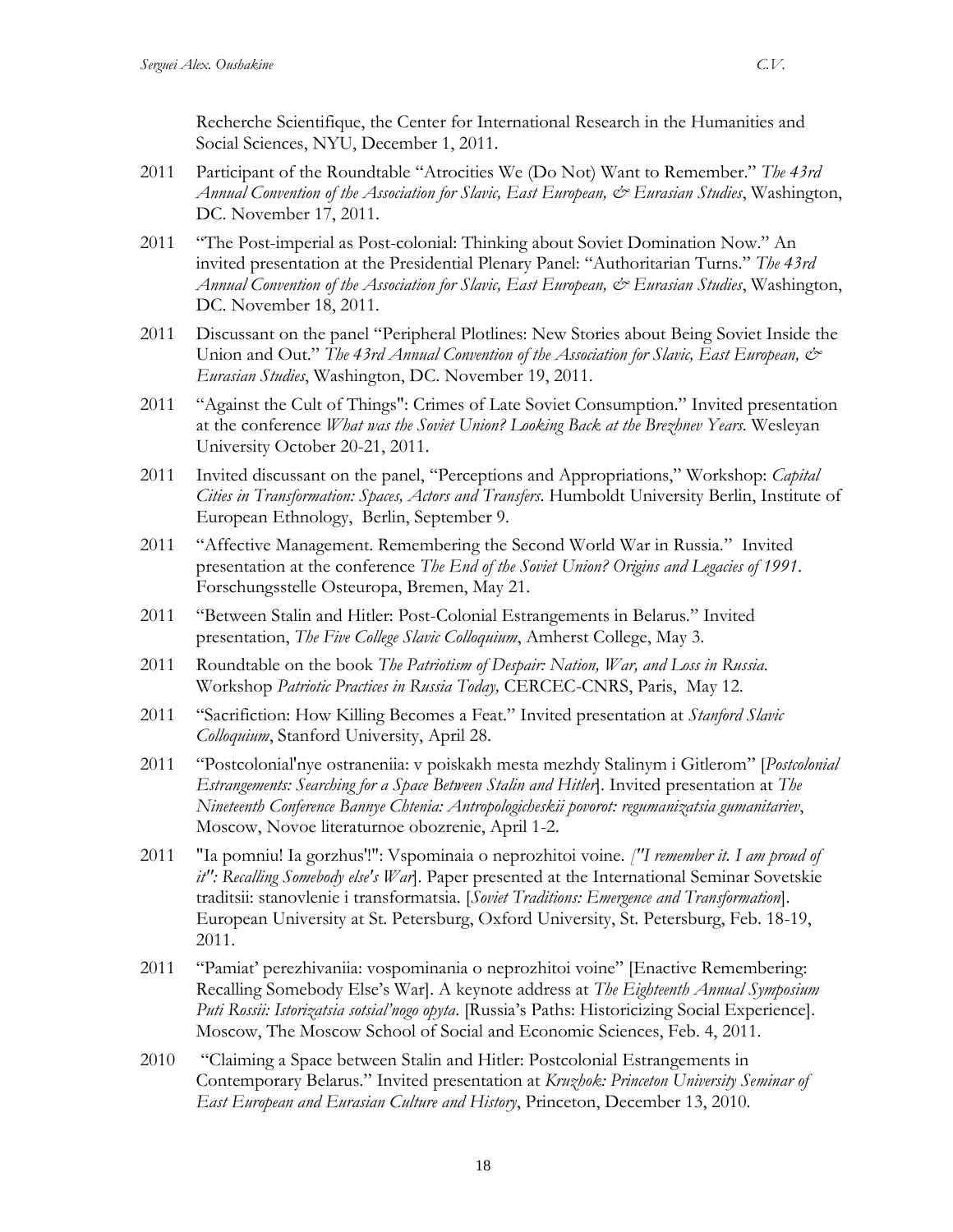- 2010 "Claiming a Space between Stalin and Hitler: Postcolonial Estrangements in Contemporary Belarus." Invited presentation at *Columbia University Seminar on Slavic History and Culture*, New York, December 3, 2010.
- 2010 Discussant on the panels *Bodies and Borders in Soviet History* and *The Memory of World War II in Soviet and Post-Soviet Russia* at the 42nd Annual Convention of Association for Slavic, East European, and Eurasian Studies, Los Angeles, November 19, 2010.
- 2010 "Practicing *Samosud*: Incursive Justice of Postsocialism." Invited presentation at the panel Political Movements in Post-Authoritarian Regimes, *International Conference Asian Diversity in a Global Context*. University of Copenhagen, Denmark, November 12, 2010.
- 2010 "Sites of Killing, Sites of Memory: Triangulating Stalinism in Belarus," Invited presentation at *Havighurst Center Colloquia Series: The Gulag in History and Memory*. Miami University, Oxford, Ohio. November 8, 2010.
- 2010 Invited participant on the panel "The Broader Implications of Kyrgyzstan" at *The Third Annual Rusia/Eurasia Forum: How Central is Central Asia*? Sponsored by the Harriman Institute, Columbia University, and The Kathryn W. and Shelby CUllom Davis Center for Russia and Eurasian Studies, Harvard University. New York, Columbia University, October 29, 2010.
- 2010 "Post-Colonial or Post-Imperial: Sites of Memory in Belarus." Invited presentation at *Empire Studies – A Roadmap for the 2010s*, the annual seminar of the journal *Ab Imperio*, Kazan (Russia), October 7-11, 2010.
- 2010 "'I Remember It, and I Am Proud of It!' Enactive Remembering of World War Two in Contemporary Russia." Paper presented at the panel "Sonic Patriotism: Performing Nationhood in Russia," *VIII World Congress of the International Council for Central and East European Studies*, Stockholm (Sweden), July 27, 2010.
- 2010 Chair of the panel "The Evolution of Social Practices in front of Patriotic Discourses*,*" *VIII World Congress of the International Council for Central and East European Studies*, Stockholm (Sweden), July 28, 2010.
- 2010 Invited discussant on the panel, "The Revival and Decline of the Socialist Personality from the Thaw to Perestroika and Beyond." International Colloquium: *History and Subjectivity in Russia (late 19th – 20th Centuries)*. St. Petersburg, Russia, 7-10 June 2010.
- 2010 Invited participant on the panel, "Observers and the Observed." International Workshop: *The Everyday Life in Russia*. Indiana University, Bloomington, 13-15 May 2010.
- 2010 Participant in the panel on my book, *The Patriotism of Despair: Nation, War, and Loss in Russia* (Cornell 2009) at the *15th Annual Association for Studies of Nationalities World Convention*, Harriman Institute, Columbia University, New York, 15-17 April 2010.
- 2010 Chair of the panel, "Political Regimes and Security Policies in Central Asia." *The 15th Annual Association for Studies of Nationalities World Convention*, Harriman Institute, Columbia University, New York, 15-17 April 2010.
- 2010 "Krugi i sfery sovetskogo kosmopolitizma: geografiia eto sud'ba?" [Circles and Spheres of Soviet Cosmopolitanism: Is Geography Destiny?]. Invited presentation at *Bannye Chteniia: Svernuv s* "*osobogo puti.*" *K novoi tipologii modernykh obshestv*. [Abandoning a "Special Path": Is a New Typology of Modern Societies Possible?]. Organized by the journal *Novoe literaturnoe obozrenie*, Moscow, Russia, 2-3 April 2010.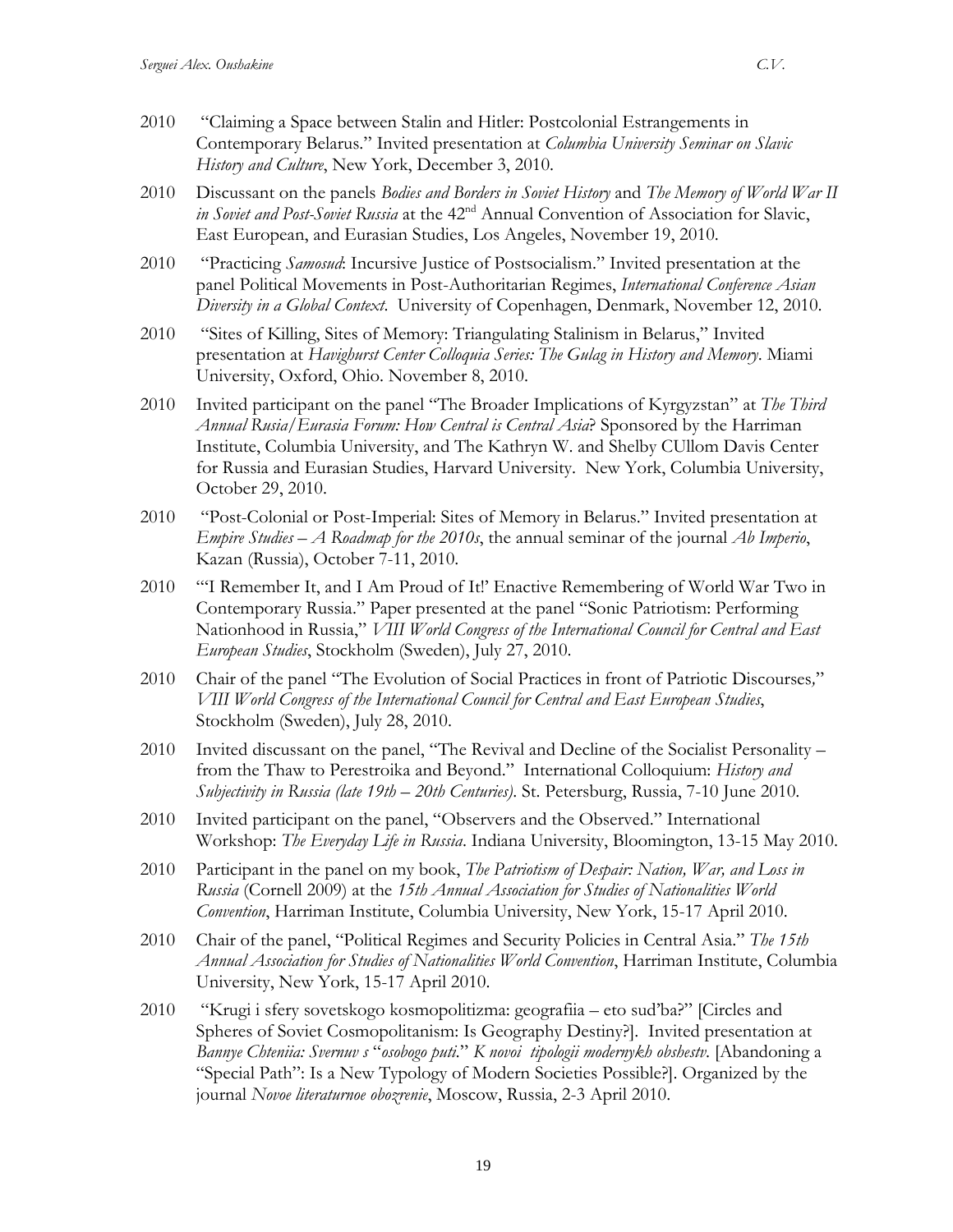- 2010 "Totality Decomposed: Objectalizing Late Socialism in Post-Soviet Biochronicles." Invited lecture at *Edinburgh University Russian Section Seminar*, Edinburgh, Scotland, 23 February 2010.
- 2009 Invited participant in the workshop *Lost and Found in Translation: Concepts of History, Culture and Self in Interdisciplinary Scholarship of Modern Russia*, Van Leer Institute, Jerusalem, Israel, 23-25 December 2009.
- 2009 "The Will to Connect: Plots and Fragments of Post-Socialist Capitalism in Provincial Russia," Keynote speech at the Interdisciplinary Workshop, *Russia on Edge: Reclaiming the Periphery in Contemporary Russian Culture*, (CRASSH, University of Cambridge). Cambridge, England, 11-12 December 2009.
- 2009 "Kul'tura trafaretov: nostal'giia kak priem" [The Culture of Clichés: Nostalgia as Device]. Invited presentation at the conference, *Malye bannye chteniia "Zanimatel'naia istoriia poniatii i iazyki opisaniia budushchego.*" [A Curious History of Concepts: Discourses to Describe the Future] organized by Smolny College and the *Neprikosnovennyi zapas* journal, St. Petersburg, Russia, 27-28 November 2009.
- 2009 "Inspired by Geography: Rotating Circles and Flipping Sides of Soviet Cosmopolitanism." Invited presentation at a Princeton-Manchester Colloquium, *Cosmopolitanism in the Landscape of Modernity*. Sponsored by Shelby Cullom Davis Center for Historical Studies at Princeton University, 25- 26 September 2009
- 2009 "Communities of Loss, Metonymies of Death: Dealing with Colonial Wars in Post-Imperial Russia." Invited presentation at a conference, *Postcolonial Melancholia*, Brown University, Providence, RI, 13-14 March 2009.
- 2009 "Conspiracies of Transition: Making Sense in a Fragmented Society." Keynote speech at the conference, *The End of Transition? Analytical and Local Understandings of 'Transition' in Post- Socialist Space.* Department of Anthropology, University of Aarhus, Denmark, 16-17 January 2009.
- 2008 "Post-Socialist Capitalism: Lies, Money, and Global Connections." An invited paper presented at the workshop, *Multiple Trajectories, Critical Interrogations,* Center for Transnational Cultural Analysis, Yale University, New Haven, CT, 4 December 2008.
- 2008 Participant in the roundtable, "Anthropology of Soviet Childhood: Little Heroes as Cultural Archetypes" at *The Annual Convention of the American Association for the Advancement of Slavic Studies*. Philadelphia, PA, 20–23 November 2008.
- 2008 Concluding Remarks at *the Research Presentation Workshop for Social Science Approaches to HIV/AIDS and Public Health in the Russian Federation* with a focus on Local Governance, Gender and Sexuality, organized by Social Science Research Council (SSRC). Moscow, Russia, 25-27 October 2008.
- 2008 "Regimes' Graveyards: Revolutions and Deaths in Russia". An invited paper presented at the plenary meeting of the conference, *Soviet Culture in Today's Context: Transformations and Perspectives,* organized by Ekaterinburg State University and the Harriman Institute, Columbia University in Ekaterinburg, Russia, 22-24 October 2008.
- 2008 Commentator on the panel "Desire and History" at the conference *Screened Sexuality: Desire in Russian, Soviet, and Post-Soviet Cinema.* The Harriman Institute, Columbia University, New York. 11 October 2008.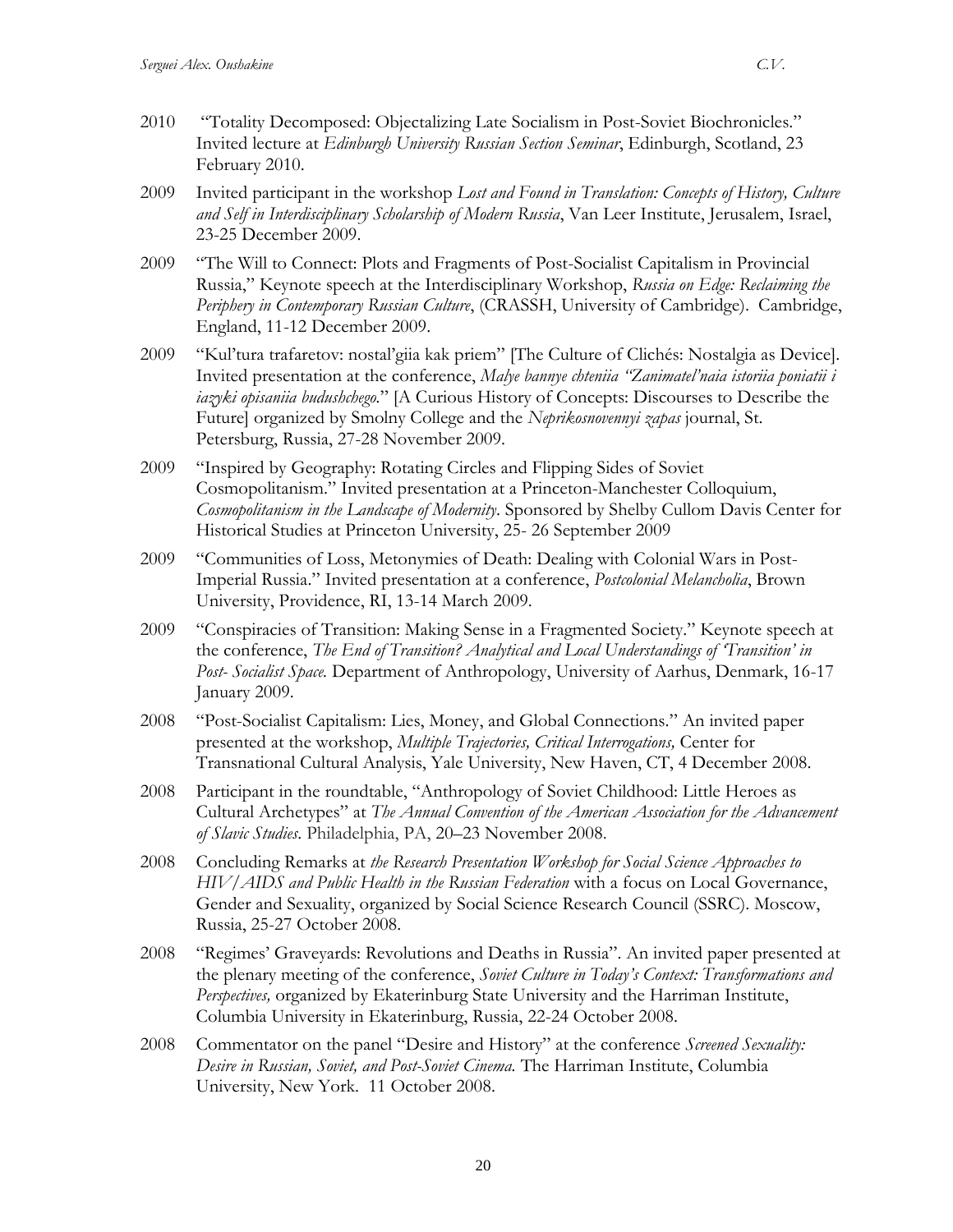- 2008 "Notes of Despair: Wars, Songs, and Soldiers. Paper presented at the international conference, *2008 Fisher Forum: Interpreting Emotion in Eastern Europe, Russia, and Eurasia*, organized by the Russian, East European, and Eurasian Center, University of Illinois, Urbana-Champaign, IL. 19-21 June 2008.
- 2008 "A Confused Story of Confusion: Narrating History in Russian War Songs." Invited presentation at the Slavic Symposium, *Uses of the Past*, University of Pennsylvania, Department of Slavic Languages and Literatures, Philadelphia, PA, 25 April 2008.
- 2008 "Mogily rezhimov: revolutsiia kak smert'" [Graves of Regimes: Revolution as Death]. An invited presentation at the XVI *Bannye Chetniia*: *Revolutsiia, dannia nam v oshchushcheniiakh: anthropologicheskie aspekty sotsial'nykh i kulturnykh transformatsii* [A Revolution We Still Working Through: Anthropological Aspects of Social and Cultural Transformations], organized by the journal *Novoe literaturnoe obozrenie*, Moscow, Russia, 27-29 March 2008.
- 2008 "Repatriating Capitalism: Money, Lies, and Uncoined Values in Post-Soviet Siberia." Paper presented at the workshop, "Post-collective Economic Lives and Livelihoods: Studies of Economy, Institution and Everyday Practice in Post-socialist Eurasia and Asia." International conference, *"Inter-Asian Connections*," organized by Social Science Research Council, Dubai, United Arab Emirates, 21-23 February 2008.
- 2007 Participant in the roundtable "Contemporary Russian Literature: Beyond the Limits of Scholarship?" at the *2007 Convention of the American Association for the Advancement of Slavic Studies,* New Orleans, LA, 15 November 2007.
- 2007 "Repatriating Capitalism: Money, Lies, and Uncoined Values in Post-Soviet Siberia." Invited lecture at the Department of Anthropology, Princeton University, 12 November 2007.
- 2007 "Repatriating Capitalism: Money, Lies, and Moral Dilemmas in Post-Soviet Siberia." Invited lecture at the Center for Slavic, Eurasian, and Eastern European Studies. Duke University, Durham, NC, 5 November 2007
- 2007 "Private Traumas of Local Wars: On Mothers, Objects, and Relations." Paper presented at the *International and Interdisciplinary Conference on Women in War*, Ohio State University, Columbus, OH, 26–27 October 2007.
- 2007 "From Ethnic Trauma to Ethnic Vitalism: Narratives of Victimhood and Resistance in Russian Social Sciences." Invited presentation at the conference *Agents and Agencies: The (Re)making of Identity in Russia Today*, The Harriman Institute, Columbia University, New York, 18-20 October 2007.
- 2007 Commentary on the paper "The Devil's Bargain: Fear and Family in the Great Terror" by Wendy Goldman (Carnegie Mellon University) in the seminar on *Fear* at the Shelby Cullom Davis Center for Historical Studies, Princeton University. 27 September 2007.
- 2007 "On Anthropologists and Anthropological Communities." A talk at the conference, *Social Anthropology in Russia: in Search of Its Past and Future*, organized by the Higher School of Economics, St. Petersburg, and Cambridge University, held in St. Petersburg, Russia, 11- 13 September 2007.
- 2007 Participant in the roundtable "Incredible Governance: Conspiracy Thinking and Another Politics" at the international conference of the *Law and Society Association*, Berlin, Germany, 28 July 2007**.**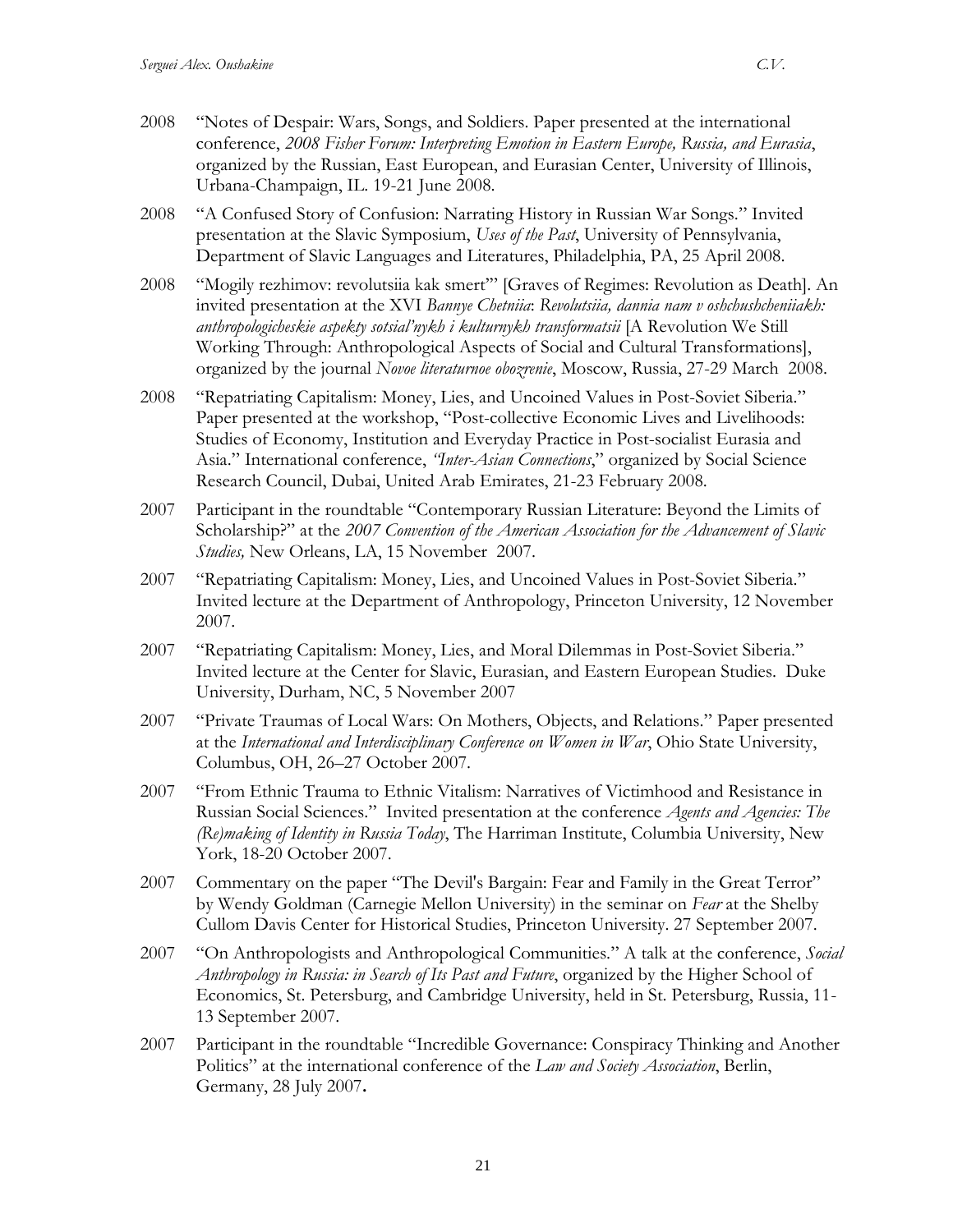- 2007 Chair of the panel "Economies of Backwardness and Modernization" at the Annual SOYUZ Symposium, *Locating "Eurasia" in Post-Socialist Studies: The Geopolitics of Naming*, Princeton University, 28 April 2007.
- 2007 "After Marxism: Shifting Paradigms in Post-Communist Social Sciences." Paper presented at *The 2007 World Convention of the Association for the Study of Nationalities*. Columbia University, New York, 13 April 2007.
- 2007 "Traumatic Rituals: Writing History with Song." Invited lecture presented at the Symposium *Representations of War*, The Institute for the Humanities, University of Manitoba, Winnipeg, Canada, 23-24 March 2007.
- 2007 "'We Are Nostalgic but We Are Not Crazy:' Retrofitting the Past in Russia." Invited lecture at the Department of Slavic Languages and Literatures, University of Illinois, Urbana-Champaign, IL, 8 March 2007.
- 2006 **"'**Against the Cult of Things:' Crimes of Late Soviet Consumption." Paper presented at the *Annual Meeting of the American Association of Teachers of Slavic and East European Languages*, Philadelphia, PA, 30 December 2006.
- 2006 "Notes of Loss and Despair: Memorizing War in Songs." Keynote address at the conference *Re-Calling the Past: Collective and Individual Memory of World War II in Russia and Germany*, organized by the School of Modern Languages and Translation Studies (University of Tampere) and the Aleksanteri Institute (University of Helsinki), Tampere, Finland, 30 November-2 December 2006.
- 2006 Chair and organizer for the panel, "Monstrosity: The Politics and Aesthetics of Incompatibility in Russia" at *the 38th Annual National Convention of the American Association for the Advancement of Slavic Studies*. Washington, DC, 17 November 2006.
- 2006 Commentator for the panel "Racism and Xenophobia in Russia" at the conference *Russia and the World: The St. Petersburg G-8 and Beyond*, University of Pennsylvania, Philadelphia, PA, 24 April 2006
- 2006 "The Politics of Pity: Creating Communities of Loss in Russia." Invited presentation at the conference, *Affect in Political Life.* Cambridge University, Department of Anthropology, Cambridge, UK, 7-8 April 2006.
- 2005 "Vital Forces and Ethno-Spheres: "Homo Vivens" and its Place-Of-Development." Paper presented at the *Annual Meeting of the American Anthropological Association*, Washington, DC, 30 November – 4 December, 2005.
- 2005 "The Patriotism of Survival in Post-Soviet Russia." Paper presented at *The 37th Annual National Convention of the American Association for the Advancement of Slavic Studies*, Salt Lake City, UT, 3-6 November 2005.
- 2005 "From Russian Tragedy to Vital Forces: Theorizing Post-Soviet Ethnicity." Paper presented at the conference, *Thinking in/after Utopia. Havighurst Young Researchers Conference*. Miami University of Ohio, The Havighurst Center for Russian and Post-Soviet Studies, Miami, Ohio, 27-29 October 2005.
- 2005 "Missed in Translation: Gender Theory in Russian." Paper presented at the conference: *Translating Eastern Europe*. Ohio State University, Columbus, OH, 30 September – 2 October 2005.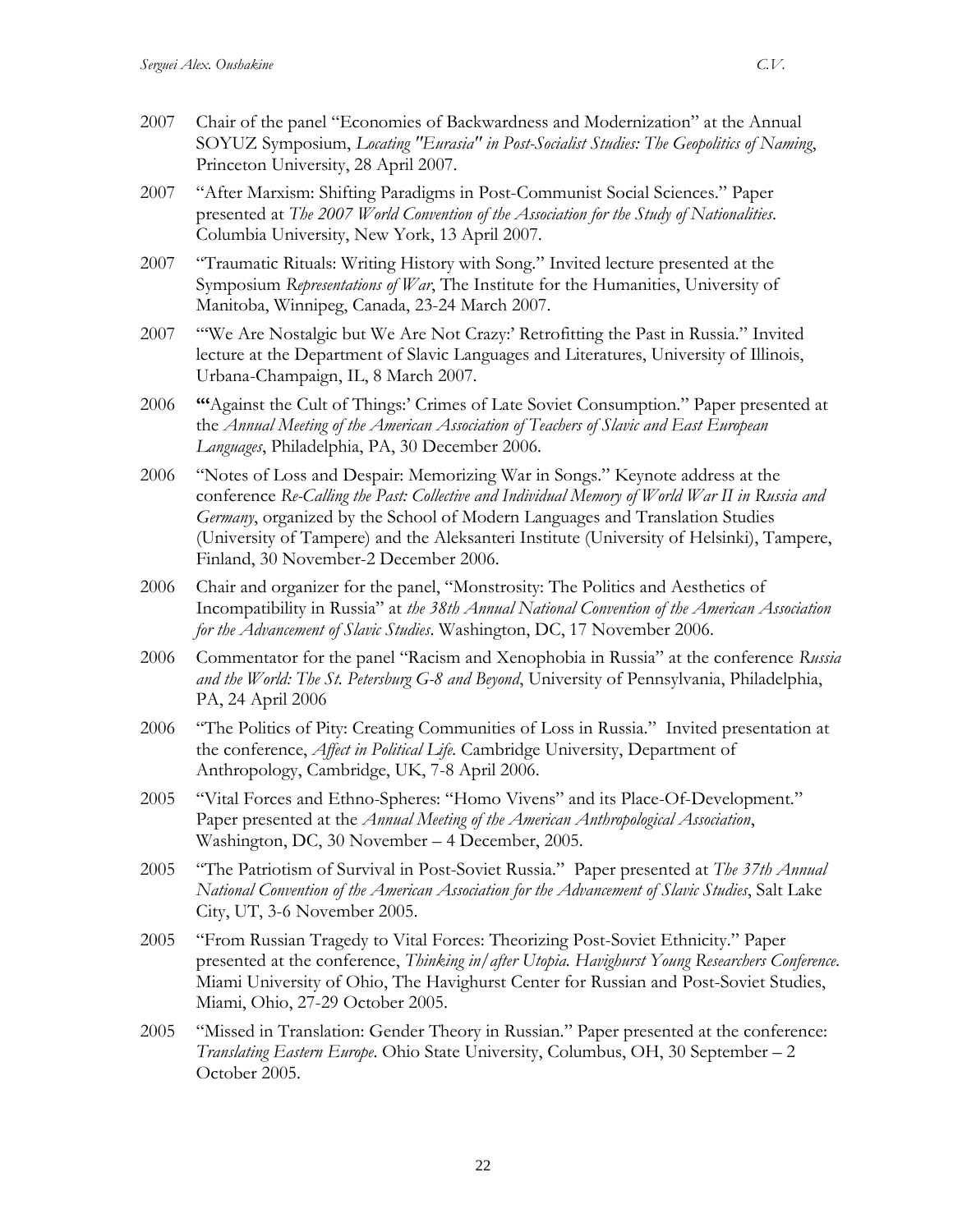- 2005 "Local Wars and Private Losses: Domesticating Trauma in a Russian Province." Paper presented at the Colloquium of Department of Anthropology, Princeton University, 12 February 2005.
- 2004 "Re-make, Re-produce, Re-present: Recycling as a Post-Soviet Genre." Paper presented at *The 36th Annual National Convention of the American Association for the Advancement of Slavic Studies*, Boston, MA, 4-7 December 2004.
- 2004 "Replacing Loss: The Domestication of Violence in a Russian Province." Paper presented at the Colloquium of Department of Anthropology, University of Pennsylvania, Philadelphia, PA, 29 November 2004.
- 2004 "Traumas Private and Public: Domesticating Loss in Post-Soviet Russia." Paper presented at *The Beirut Conference on Public Spheres* organized by The Social Science Research Council (New York) and the American University of Beirut, Beirut, Lebanon, 22-24 October 2004
- 2004 "Local Wars and Private Losses: Domesticating Trauma in a Russian Province." Paper presented at the conference *Gender in Russian: Limits and Obstacles* organized by the Finish Academy of Sciences and Tver' State University, Tver', Russia, 10-12 September 2004.
- 2004 "Economy of Diversions and Crimes of Substitution: Dealing with Shortages in Russia." Paper presented at the conference, *Critical Exchanges: Economy and Culture in the Literature of Russia,* organized by the Department of Slavic Languages and Literatures of Northwestern University, Evanston, IL, 7-8 May 2004.
- 2004 "Local Wars and Private Losses: Domesticating Trauma in a Russian Province." Public lecture presented at Oberlin College. Oberlin, OH, 29 April 2004.
- 2004 Participation in the workshop, *Cadres and Discourse in Late Socialism: The USSR, Mongolia and China,* organized by Weatherhead East Asian Institute (School of International and Public Affairs, Columbia University) and Mongolian and Inner Asian Studies Unit (Department of Anthropology, Cambridge University, UK), Columbia University, New York, 16-18 April 2004.
- 2004 Participation in Dissertation Development Workshop, *Governance in Eurasia,* organized by the Eurasia Program at the Social Science Research Council, Austin, TX, 5-7 March 2004.
- 2004 "Domesticating Loss: On Mothers, Objects and Relations." Paper presented at *the Annual Meeting of the Association for the Study of Law, Culture and the Humanities*, at the University of Connecticut School of Law, Hartford, CT, 12-13 March 2004.
- 2004 "Replacing Loss: Memories in Books and Stone." Paper presented at the SOYUZ Annual Symposium, *Memory and the Present in Post-Socialist Cultures* Reed College, Portland, OR, 13-14 February 2004.
- 2003 "The Flexible and the Pliant: In the Soviet School of Creative Darwinism." Paper presented at the *Annual Meeting of the American Anthropological Association*. Chicago, IL, November 2003.
- 2003 "Fantasy, Family, and Province: Russian Teenagers and Problems of Belonging." Paper presented at the Annual Summer Symposium, *The Young and the Restless: Youth in Russia, Eurasia, and Eastern Europe*, organized by the Russian and East European Center, University of Illinois, Urbana-Champaign*,* IL, 28 June 2003.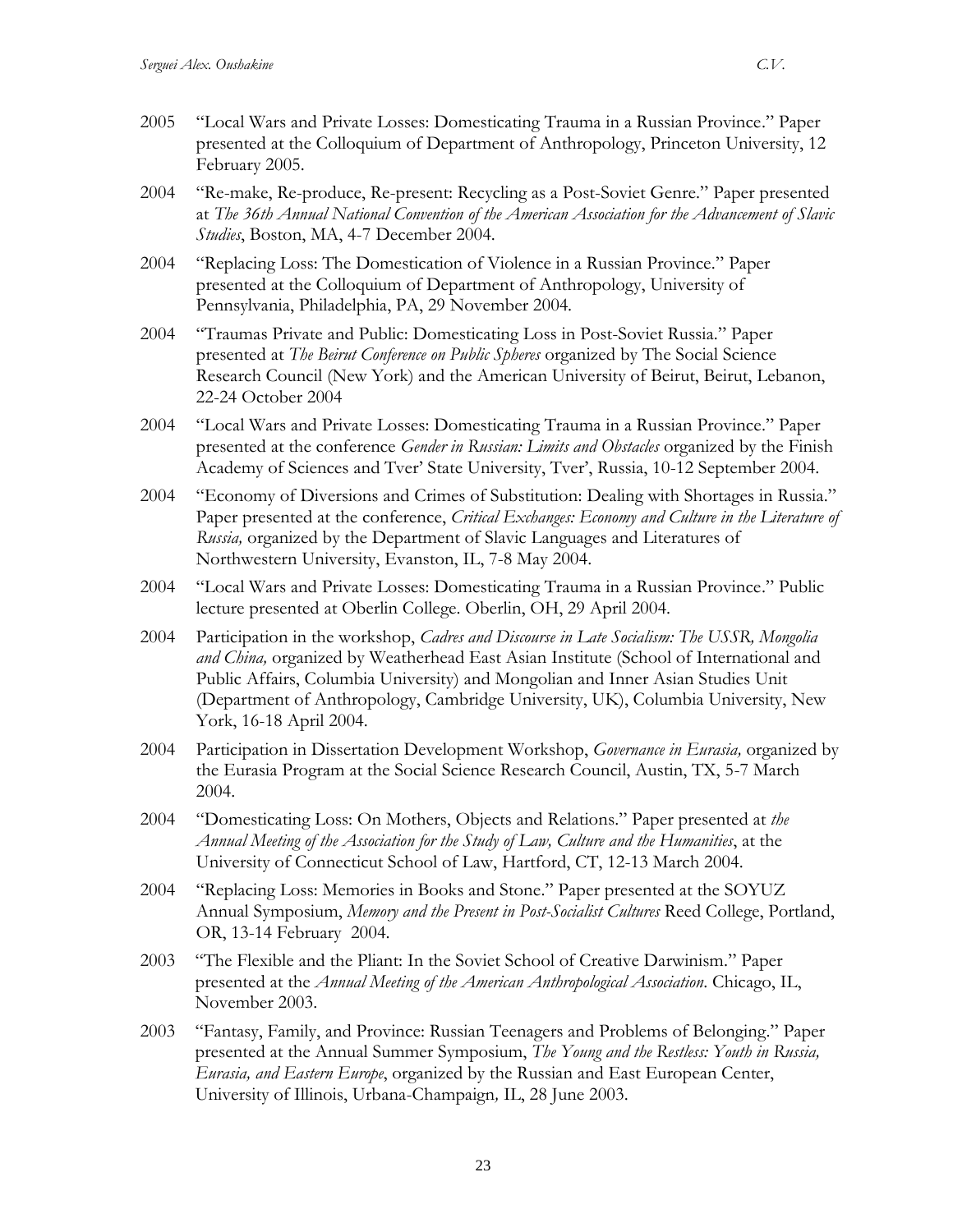- 2003 "The Culture of Shortages and the Matter of Size: Practicing Consumption in Russia in the 1990s." Paper presented at the conference, *Masculinities in Russia*. University of Illinois, Urbana-Champaign, IL, 22 June 2003.
- 2003 Participation in a roundtable discussion on *Discourse Theory: Interdisciplinary Approaches and Methods*. Moscow State University, Department of Foreign Language Literature. Moscow, Russia, 21 April 2003.
- 2003 "Reviziia muzhestvennosti" [Revising masculinity]. Paper presented in the plenary session of the conference, *The Masculine in Traditional and Modern Societies*. Institute of Ethnology and Anthropology of Russian Academy of Sciences, Moscow, Russia, 16 April 2003.
- 2003 "Ot kakogo nasledstva my otkazyvalis': rykhliad' byta i sovremennye usloviia v 1930kh gg." [What Heritage Did We Try to Get Rid of? Old Order of Things and New Conditions in the 1930s]. Paper presented at the conference, *The XI Bannye chtenia: The Concept of Modernity in History of Culture and Humanities* organized by the journal, Novoe literaturnoe obozrenie. Moscow, Russia, 4 April 2003.
- 2002 "Byt: semi'a, nasledstvennost', priroda." [Order of Things: Family, Heritage, and Nature]. Paper presented at the conference, *Family as a Battlefield: Social Symptoms and Existential Dead-ends*," Ural State University, Department of Philosophy, Ekaterinburg, Russia, 30 September-2 October 2002.
- 2002 "New? Russian (woman)? Capitalism with a Human Face, or Commodification of the Self." Paper presented at the conference, *Father-Rhine and Mother-Volga: Regional, National and Gender Aspects of Identity in Russia and Germany*, Slavic Seminar at Freiburg University, Freiburg, Germany, 30 June 2002.
- 2002 "The New Russian Man: A Voiding Self." Paper presented at the conference, *Masculinity in Russia*, University of Illinois, Urbana-Champaign, IL, 14 June 2002.
- 2002 "The State of Post-Soviet Aphasia in Contemporary Russia." Paper presented at the conference, *The Presence of the Past. Transformation and Dealing with the Past in Eastern and Central Europe*, Berlin, Institut fuer Geschichte und Biographie der Fernuniversitaet Hagen, Berlin, Germany, 25 May 2002.
- 2002 "A Being of Masculine Gender: Signs of Absence." Guest lecture at the Workshop on Gender Studies at Department of Gender Studies, European Humanities University, Minsk, Belarus, 16 March 2002.
- 2002 "The Investigation is Conducted by Experts. And Others*.*" Guest lecture at the Workshop on Visual Studies of the Soviet Culture, Department of Cultural Studies, European Humanities University, Minsk, Belarus, 19 March 2002.
- 2002 "The Crime of Substitution: Detection and the Late Soviet Culture." Guest lecture at the Department of Sociology, University of Helsinki, Helsinki, Finland, 11 March 2002.
- 2001 "The Collapse of Communism and the Theory of the Leisure Class: Revisiting Thorstein Veblen." A paper presented at the panel "Thorstein Veblen" at the international meetings of *The Law and Society Association,* Budapest, Hungary, 7 July 2001.
- 2001 "Mul'tikul'turalizm v Rossii: dialog kul'tur ili kul'turnaia razdroblennost'?" [Multiculturalism in Russia: Cultural Dialogue or Cultural Compartmentalization?].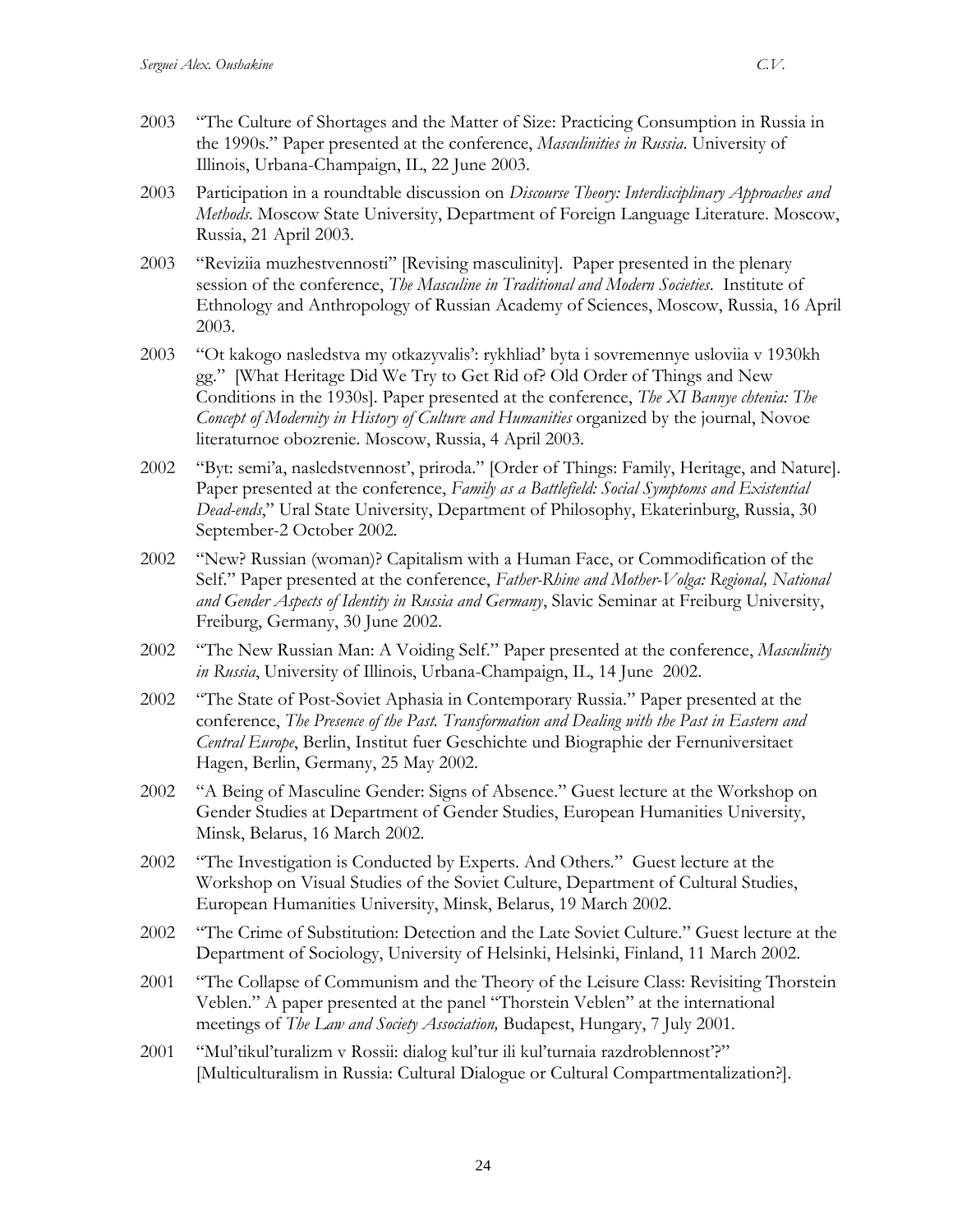Invited lecture at the Summer School, *Social Work, Social Policy and Human Rights,* Saratov, Russia, 11 June 2001.

- 2001 "Drugoi: razvlechenie razlichenii." [The Other: A Passion for Differentiation]. A plenary lecture given at the conference, *Tolerance and Russian Culture* at the Urals State University, Ekaterinburg, Russia, 29 May 2001.
- 2001 "The Culture of Symbolic Shortages: Imaginary Consumption in Post-Soviet Russia." Paper presented on the panel, "Consumers Exiting Socialism: Ethnographic Perspectives on the Reconfiguration of Post-Soviet Social Life*,*" at the Annual Meeting of the American Anthropological Association, San Francisco, CA, 18 November 2001.
- 2000 "Fokusiruia Foucault: Nancy Frazer, Judith Butler, and Seyla Benhabib." [Focusing Foucault: Nancy Frazer, Judith Butler, Seyla Benhabib]. Invited lecture at the Gender Studies Program, European University at St. Petersburg, Russia. 29 May 2000.
- 2000 "Potreblenie v usloviakh simvolicheskogo defitsita" [Consumption and the Culture of Symbolic Shortages]. Invited lecture at the *Faculty Seminar*, European University at St. Petersburg, Russia, 26 May 2000.
- 2000 "In the State of Post-Soviet Aphasia: Symbolic Development in Contemporary Russia." *The Third Europe-Asia Lecture* at the University of Glasgow, Glasgow, Scotland, 22 May 2000. This lecture resulted from winning an essay competition sponsored by the journal *Europe-Asia Studies.*
- 2000 "The New Russian Woman: A Fatal Splitting." Paper presented in the lecture series, *In the House*, organized by Institute of Gender and Women's Studies, Columbia University, New York, 24 April 2000.
- 2000 "A Wordless Anthem: In the State of Post-Soviet Aphasia." Paper presented at the conference, *Negotiating Cultural Upheavals: Icons, Myths and Other Institutions of Cultural Memory in Modern Russia, 1900-2000.* Ohio State University, Columbus, OH, 14 April 2000.
- 2000 "In the State of Post-Soviet Aphasia: Lacking in the Symbolic." Paper presented at the annual SOYUZ conference, *Views from Within: Ethnographic Perspectives on Post-Communist Culture and Society*, Columbia University, New York, 12 February 2000.
- 1999 Invited commentary for workshop, *Humanities in the 18-20th Centuries in East-Central Europe,* Collegium Budapest and Volkswagen Stiftung, Budapest, Hungary, 10-12 December 1999.
- 1999 "Marketing Gender in Post-Soviet Russia." Invited lecture presented at the conference, *The Gender Approach to History in the Countries of Transition*, organized by the Center for Gender Studies, European Humanitarian University and Ford Foundation, Minsk, Belarus, 1-2 October 1999.
- 1999 "Size Matters: The New Russian Man." Invited Lecture at the Women's Studies Program, University of Pennsylvania, Philadelphia, PA, 6 October 1999.
- 1999 "In the State of Post-Soviet Aphasia." Paper presented at the Fourth Annual World Convention of Association for the Study of Nationalities, *Rethinking Identities: State, Nation, Culture*. Columbia University, New York, 15-17 April 1999.
- 1999 "The New Russian Consumption: Projections of the Past?" Paper presented at *Peripheral Visions: Views from the Margins,* the Sixth Annual Conference of SOYUZ, Research